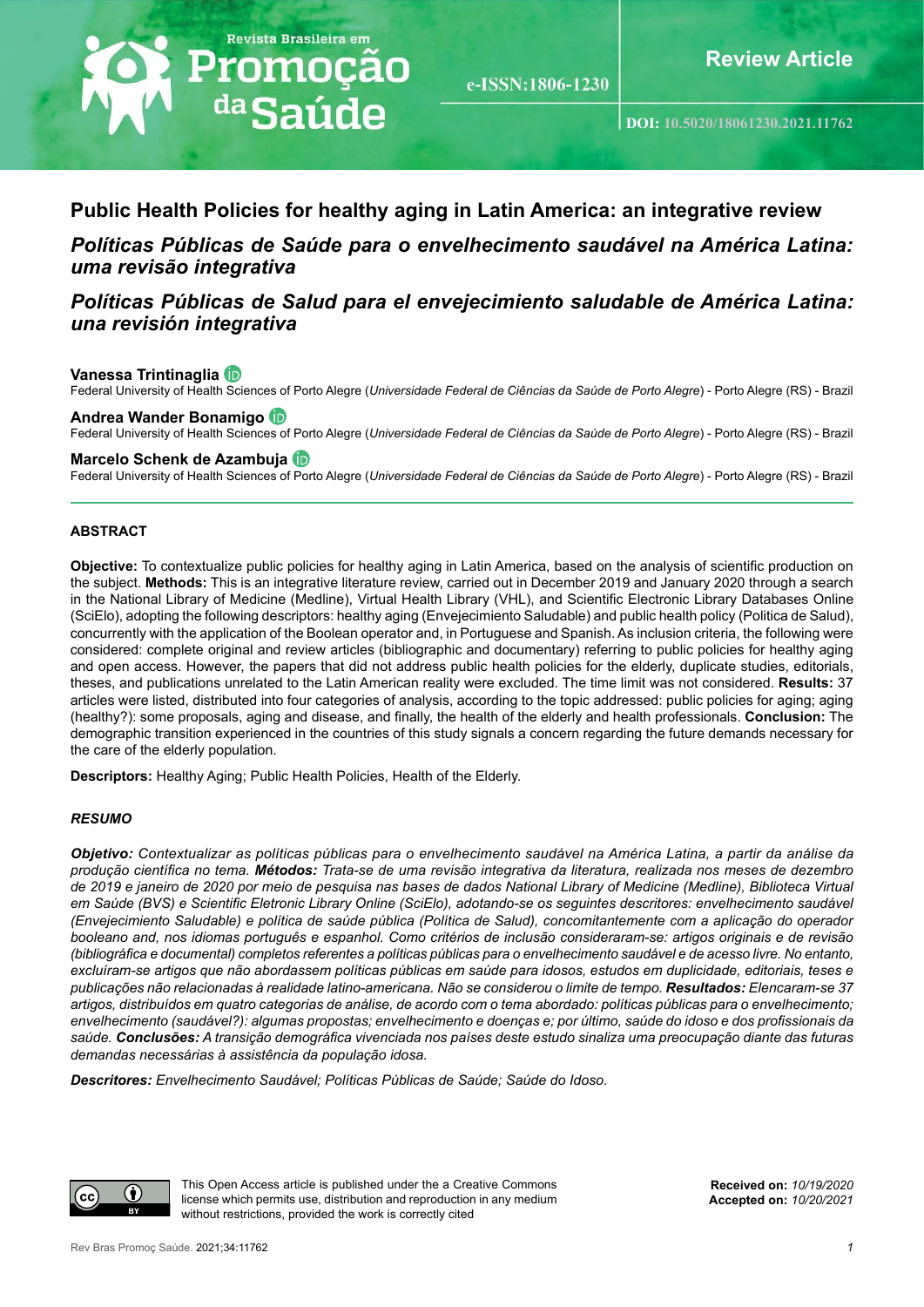#### *RESUMEN*

*Objetivo: Contextualizar las políticas públicas para el envejecimiento saludable en la América Latina a partir del análisis de la producción científica en el tema. Métodos: Se trata de una revisión integrativa de la literatura realizada entre diciembre de 2019 y enero de 2020 a través de una investigación en las bases de datos National Library of Medicine (Medline), Biblioteca Virtual en Salud (BVS) y Scientific Eletronic Library Online (SciElo) utilizándose de los descriptores a seguir: envelhecimento saudável (Envejecimiento Saludable) y política de saúde pública (Política de Salud) con la aplicación del operador booleano and para los idiomas portugués y español. Se consideraron los criterios de inclusión a seguir: artículos originales y de revisión (bibliográfica y documental) completos referentes a las políticas públicas para el envejecimiento saludable y de acceso libre. Sin embargo, se ha excluido los artículos que no tenían el tema de las políticas públicas de salud para mayores, los estudios duplicados, los editoriales,*  las tesis y las publicaciones que no tenían relación con la realidad latino-americana. No se ha considerado el límite de tiempo. *Resultados: Se ha elegido 37 artículos que han sido organizados en cuatro categorías de análisis según el tema abordado: políticas públicas para el envejecimiento; envejecimiento (¿saludable?): algunas propuestas; envejecimiento y enfermedades y enfermedades y; por fin, salud del mayor y de los profesionales sanitarios. Conclusión: La transición demográfica vivida en los países del estudio señala una preocupación delante las futuras demandas necesarias para la asistencia de la población mayor.* 

*Descriptores: Envejecimiento Saludable; Política de Salud; Salud del Anciano.*

# **INTRODUCTION**

Population aging has been observed in developing countries for decades, such as Latin America. At different paces, but across the board, the epidemiological transition that began in the 1970s occurred in most Latin American countries, as a result of the drop in the fertility rate and the continuous increase in life expectancy[\(1-](#page-11-0)[3\)](#page-11-1).

According to estimates by the United Nations (UN), data from 2020, Latin America and the Caribbean have approximately 65[4](#page-11-2) million inhabitants. Of this total, elderly (over 60 years old) represent 13% of the population $^{(4)},$ although countries like Cuba and Uruguay register significant aging rates, whose elderly populations represent more than a fifth of their inhabitants (21.3% and 20.2%, respectively)⑷, similar to European countries like Ireland and Luxembourg<sup>([4](#page-11-2))</sup>. In addition, Chile, Argentina, and Brazil point to an expansion trend in aging (17.4%, 15.5%, and 14% of elderly, respectively) with an estimated recrudescence in the coming decades $^{\scriptscriptstyle{(4)}}$  $^{\scriptscriptstyle{(4)}}$  $^{\scriptscriptstyle{(4)}}$ .

The analysis of population aging tends to point out, in general, its negative effects: prevalence of potentially disabling chronic conditions, possible dependence on basic daily life care, and increased demand for health services. These factors represent a challenge to health and social security systems, especially in developing countries with less available resources for investment $(1,3,5,6)$  $(1,3,5,6)$  $(1,3,5,6)$  $(1,3,5,6)$  $(1,3,5,6)$  $(1,3,5,6)$ .

Latin American countries experience the aging process with some similarities, including the feminization of old age: life expectancy is higher for women who sometimes play the role of caregiver of their elderly partner<sup>([1](#page-11-0), [7](#page-11-5),8</sup>). Another characteristic is the increase in people aged 75 years or more, that is, aging among the elderly age groups, with a greater occurrence of chronic conditions and health and/or informal care needs[\(1,](#page-11-0)[6,](#page-11-4)[7](#page-11-5)[,9](#page-12-1)) . This means that although older people live longer, this additional period may not be healthy due to functional disabilities®.

In this context, the United Nations defined the period 2021-2030 as the Decade of Healthy Aging<sup>[\(10\)](#page-12-2)</sup> to enhance the capabilities of older people, promote health through the educational approach on healthy lifestyles, safety, and occupational health throughout life<sup>([10](#page-12-2))</sup>. The transformation in demographic dynamics and the chronic conditions common in this age group highlight the need to plan public policies aimed at comprehensive care and peoplecentered development[\(3](#page-11-1)[,5](#page-11-3),[6](#page-11-4)) .

Thus, this review aims to contextualize public policies for healthy aging in Latin America, based on the analysis of scientific production on the topic.

## **METHODS**

It is an integrative review article<sup>(11)</sup> on the scientific literature that attempted to answer the following question what is the context of public health policies for healthy aging in Latin American countries?

To answer this question, the National Library of Medicine (Medline), Virtual Health Library (BVS), and Scientific Electronic Library Online databases were used (SciElo).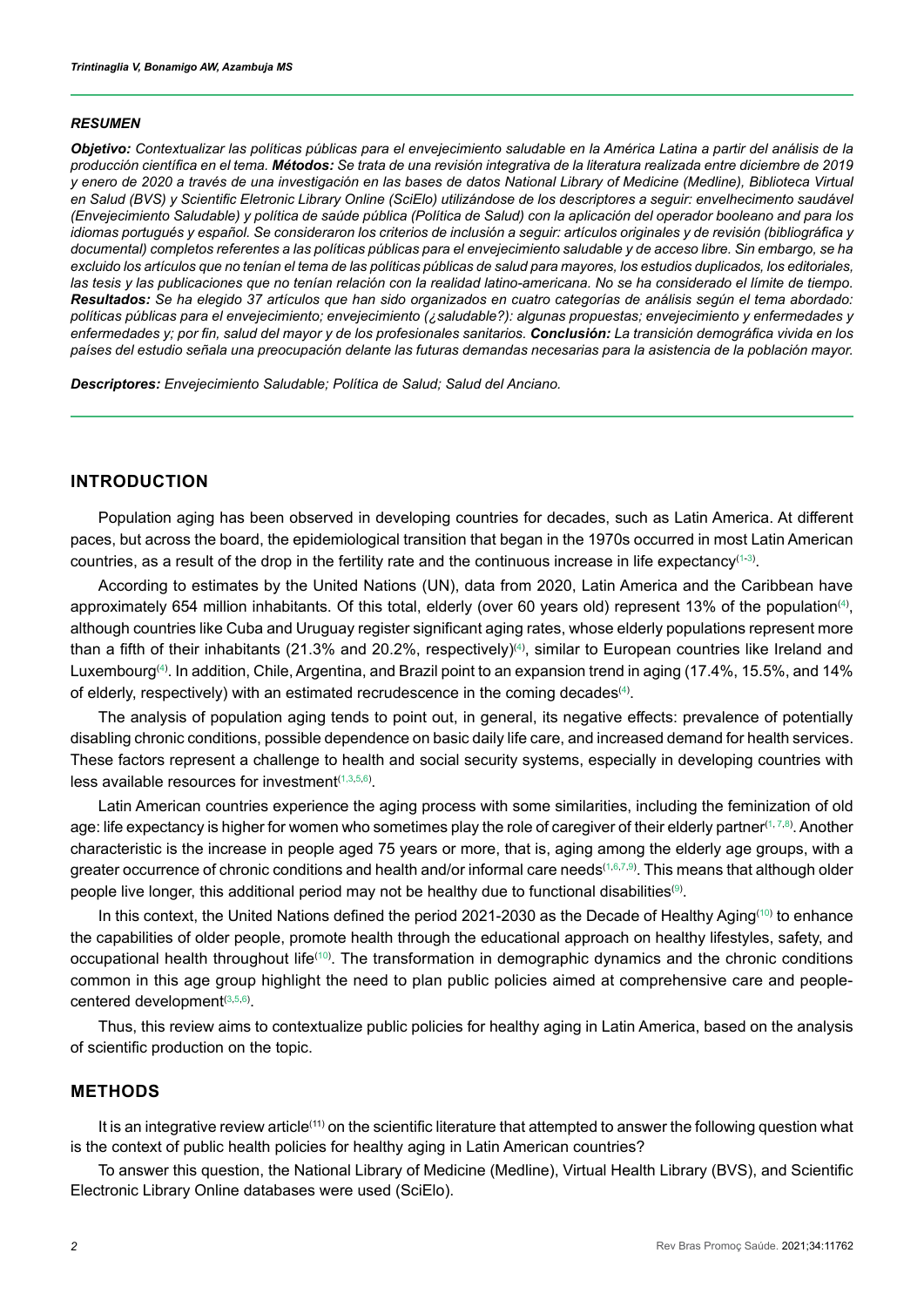The following descriptors were adopted in Health Sciences: healthy aging (Envejecimiento Saludable) and public health policy (Politica de Salud), concomitantly with the application of the Boolean operator and, in Portuguese and Spanish, to contemplate original studies of the countries of interest to this review.

The search took place between December 2019 and January 2020 by one of the authors who selected the studies. No specific instruments were adopted to assess the quality of the studies, as they had different objectives, methodological characteristics, and designs. In addition, it was decided not to specify a time limit so as not to restrict old publications on the subject that were of interest to analysis.

Inclusion criteria included: complete original and review articles (bibliographic and documentary) related to public policies for healthy aging and open access.

The inclusion of review studies was due to the relevance of the content for the proposed discussion, given that the organizing regulations of public policies are the object of discussion in several studies listed.

Thus, 277 studies were found, of which three were in the National Library of Medicine (Medline), 164 in the Virtual Health Library (BVS), and 110 in the Scientific Electronic Library Online (SciElo).

Afterwards, the titles and abstracts of the articles were carefully read, and those that did not address public health policies for the elderly, duplicated studies, editorials, theses, and publications unrelated to the Latin American reality were excluded. After this selection phase, 37 research were chosen. The search steps are described in Figure 1.

After the selection of studies, the presentation and analysis followed.



Figure 1 - Description of the study selection method.

Source: elaborated by the authors.

# **RESULTS**

This research included 37 articles on the public policies for the healthy aging topic in Latin America. Table I provides a summary of the results.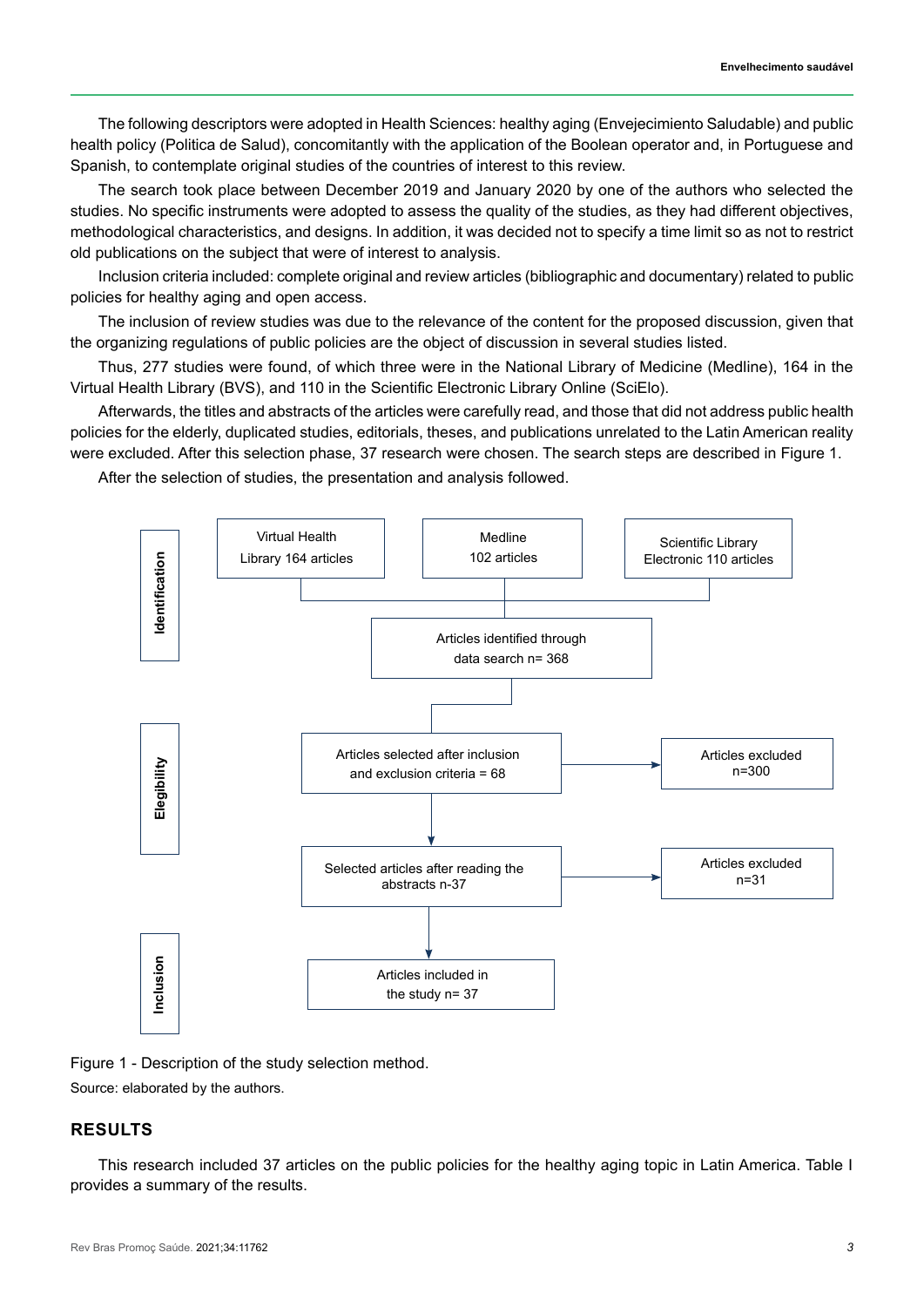| Authors/<br>year of<br>publication                                                                                       | <b>Títle</b>                                                                                           | Kind of study/<br>place of<br>publication                           | <b>Objectives</b>                                                                                                                          | <b>Main results</b>                                                                                                                                                                                                                                                                                                                                              |
|--------------------------------------------------------------------------------------------------------------------------|--------------------------------------------------------------------------------------------------------|---------------------------------------------------------------------|--------------------------------------------------------------------------------------------------------------------------------------------|------------------------------------------------------------------------------------------------------------------------------------------------------------------------------------------------------------------------------------------------------------------------------------------------------------------------------------------------------------------|
| Vea HDB,<br>Lauzarique<br>MEA, Piñero<br>JSP, Rodríguez<br>KA, Cabrera AR,<br>Barros MDCP,<br>et al, 2018 <sup>(1)</sup> | Approaches, evolution<br>and confrontation of<br>demographic aging in<br>Cuba                          | document research<br>(Cuba)                                         | epidemiological transition; public policies.<br>and public policies for this<br>population.                                                | It analyzes the aging process Aging in the country is a result of the drop-in<br>in Cuba from three aspects: fertility and mortality rates, in addition to the<br>aging as an achievement; migratory transition. Points out the need to<br>the demographic and implement comprehensive and intersectoral                                                         |
| Miranda GMD,<br>Mendes ACG,<br>Silva ALA,<br>$2016^{(5)}$                                                                | The Brazilian population<br>aging: challenges and<br>consequences<br>current and future social         | Case study with<br>quantitative and<br>qualitative data<br>(Brazil) | aging.                                                                                                                                     | It analyzes current and future The biggest challenges mentioned were<br>challenges for planning public in the adjustments in the health and social<br>policies aimed at population security system to face the epidemiological<br>transition.                                                                                                                    |
| Romero DE, Pires<br>DC, Marques A,<br>Muzy J,<br>2019(6)                                                                 | Guidelines and<br>indicators for monitoring<br>health protection policies<br>for the elderly in Brazil | Documentary<br>research (Brazil)                                    | elderly population.                                                                                                                        | The article proposes indicators Despite the possibility of obtaining indicators<br>to assess the health dimensions for policy tracking from available data<br>contemplated in policies for the sources, limitations concerning<br>the timeliness of the data, its lack of<br>aggregability and reliability restrict its use<br>for monitoring national policies. |
| Batista MPP,<br>Almeida MHM,<br>Lancman S,<br>$2011^{(7)}$                                                               | Public policies for the<br>elderly population: a<br>review with emphasis on<br>health actions          | Exploratory<br>document survey<br>study (Brazil)                    | programs and policies aimed and community life.<br>at the elderly, with an emphasis<br>on the responsible actions of<br>the health sector. | It presents the main The documents analyzed recognize the<br>international and national elderly as subjects of rights and value<br>documents that aimed to the encouragement of independence,<br>guide the implementation of autonomy, social participation and family                                                                                           |
| Andrade LM, Sena<br>ELS, Pinheiro<br>GML, Meira EC,<br>Lira LSSP,<br>$2013^{(12)}$                                       | Public policies for the<br>elderly in Brazil: an<br>integrative review                                 | <b>Integrative Review</b><br>(Brazil)                               | and legal documents on public the country, aging                                                                                           | Analysis of scientific production Although it has been widely discussed in<br>policies for the elderly in Brazil. has occurred amid deep-rooted adaptations<br>of<br>cultural prejudices, socioeconomic and<br>educational discrepancies, in addition to<br>the implementation of welfare public policies.                                                       |
| <b>Brito MCC.</b>                                                                                                        | Elderly and family health                                                                              | Integrative                                                         |                                                                                                                                            | Analyzes the literature in Public policies for elderly care emerged                                                                                                                                                                                                                                                                                              |

Table I - Research results (authorship, year of publication, title, type of study and place of publication, objectives, and main results).

relation to health care strategies to enhance health care, but act in a timely for the elderly and their families. and fragmented way, without satisfactory

To analyze public policies The family is the primary source of support related to the health of the for the elderly and, in most cases, takes care elderly described in scientific of dependency situations. Greater difficulties articles inserted in databases in accessing health services for the most

municipal management in health in the five places analyzed. Promotion and

validated indicators on political the best practices, presenting the greatest aspects organizational and challenge as the process of intra- and

It seeks to investigate the Despite knowledge of public health knowledge of legislation on policies, some difficulties permeate its the health of the elderly by implementation, such as: a deficiency in professionals working in PHC health education actions for the elderly, and its applicability in the which encourage self-care; and the bass health units of the surveyed encouraging the exercise of social control,

intersectoral articulation.

especially in the elderly councils.

Multiple case study, Assesses the capacity of Elderly care was considered to be regular

qualitative (Brazil) care for the elderly through 16 prevention actions were considered as

guidelines that meet the needs of the elderly

population and their families.

vulnerable elderly were evidenced.

Freitas CASL, Vasconcelos MIO, Dias MAS, Santiago LMM, Gomes DF, 2014([13\)](#page-12-4)

Camacho ACLF, Coelho MJ, 2009([14\)](#page-12-5)

Pereira KCR, Lacerda JT, Natal S,

care: evidence from scientific production

Analysis from public health policies of the elderly: literature review study

Assessment of municipal management for elderly health care actions

Elderly health and policy implementation national of the elderly in the actions performed in primary health care

literature review (Brazil)

Systematic literature review (Brazil)

quantitative and

Descriptive and qualitative study (Brazil)

from 2004 to 2008.

technical-operational.

municipalities.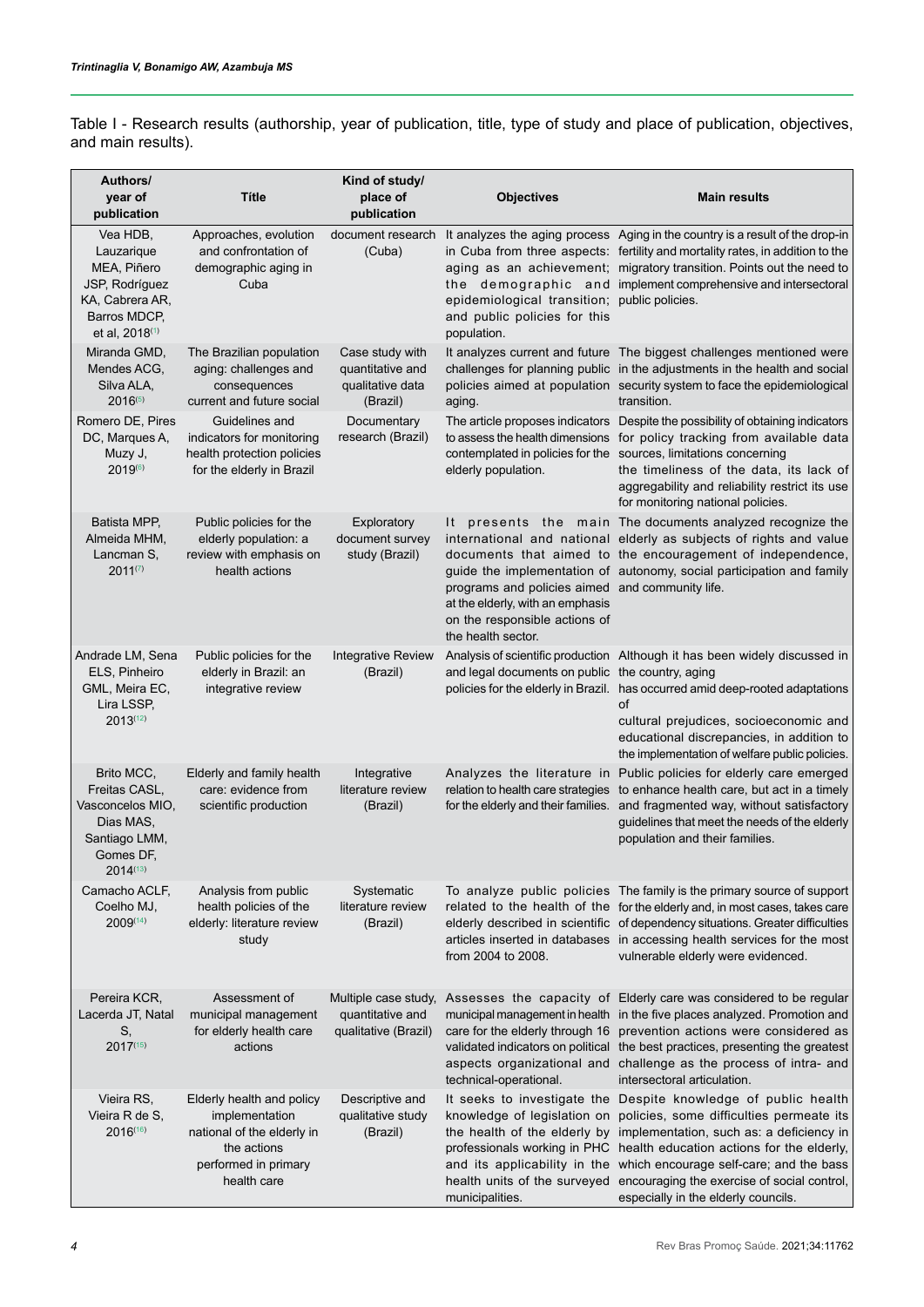| López MM,<br>$2015^{(17)}$                                                                | Thinking about broad<br>care policies duration for<br>Latin America                                                     | <b>Exploratory study</b><br>of bibliographic and<br>quantitative survey<br>(Argentina) | Americans.                                                                               | Analyzes what long-term care Keeping the elderly in the community seems<br>for the elderly is, the reality to be the best way to maintain healthy aging<br>of rich countries and Latin at a lower cost, however, policies are needed<br>to ensure adequate care, so as not to worsen<br>the conditions of the elderly.                                                                                                                                                                                           |
|-------------------------------------------------------------------------------------------|-------------------------------------------------------------------------------------------------------------------------|----------------------------------------------------------------------------------------|------------------------------------------------------------------------------------------|------------------------------------------------------------------------------------------------------------------------------------------------------------------------------------------------------------------------------------------------------------------------------------------------------------------------------------------------------------------------------------------------------------------------------------------------------------------------------------------------------------------|
| Ramos MIC,<br>Ricardo JLC,<br>Cabrera ALR,<br>$2010^{(18)}$                               | Needs, realities and<br>possibilities of the<br>Cuban health system to<br>face population aging                         | <b>Exploratory study</b><br>of bibliographic<br>survey (Cuba)                          | needs.                                                                                   | Analyzes the Cuban health An improvement in the distribution and<br>system to face the aging qualification of services is needed, with an<br>population in the country, in emphasis on human and material resources,<br>relation to its structure and in addition to the adoption of intersectoral<br>practices.                                                                                                                                                                                                 |
| Peláez E,<br>Monteverde M,<br>Acosta L,<br>$2017^{(19)}$                                  | Celebrating population<br>aging in Argentina:<br>challenges for policy<br>formulation                                   | document research<br>(Argentina)                                                       | social security in relation to the being of this population.<br>country's aging process. | Analyze the challenges faced It is necessary to think about reforms in the<br>by Argentina in relation to health health system and in long-term care and<br>services, long-term care and social security policies, linked to the well-                                                                                                                                                                                                                                                                           |
| Antolínez MLN,<br>Palacio LMA,<br>2007(20)                                                | Are you prepared in<br>this country to assume<br>the challenges that the<br>aging population has??                      | <b>Exploratory study</b><br>of bibliographic and<br>documental survey<br>(Colombia)    | challenges facing population the elderly.<br>aging.                                      | It presents an overview of It is necessary to expand equity, coverage<br>the aging of the Colombian and quality of social security services,<br>population, in relation to train trained professionals, strengthen<br>its fundamental rights, and intergenerational coexistence, health<br>discusses the country's promotion and prevention programs for                                                                                                                                                         |
| Sanchez S,<br>$2012^{(21)}$                                                               | Larger adult social<br>health space: views from<br>the public health                                                    | <b>Exploratory study</b><br>of bibliographic and<br>documental survey<br>(Chile)       | sociological and anthropological access to health services.<br>aspects.                  | It presents the Chilean sanitary The Chilean social security system does<br>space (community) and how it not follow the country's epidemiological<br>influences the health of the transition related to aging, a fact that<br>elderly, under demographic, highlights the existing inequities related to                                                                                                                                                                                                          |
| Villegas SG,<br>Espinoza SM,<br>$2010^{(22)}$                                             | An approximation to<br>the family relationship,<br>aging and social policy<br>in Mexico                                 | <b>Exploratory study</b><br>of bibliographic and<br>documental survey<br>(Mexico)      | on the elderly.                                                                          | It presents the panorama of The family is the main financial support for<br>aging in Mexico, in relation to the elderly when they do not receive social<br>the coverage of social security, security assistance. Many elderly people<br>work and the existing family live alone, receiving only financial support,<br>arrangements and its impact not needing care and attention.                                                                                                                                |
| Pedro WJA,<br>$2013^{(23)}$                                                               | Reflections on the<br>promotion of active<br>aging                                                                      | Social, descriptive<br>and exploratory<br>study (Brazil)                               | federative unit.                                                                         | Analysis of the effects of active The construction of conditions for universal<br>aging policies in a region of access to programs and services and<br>the state of São Paulo, which comprehensive care should be a concern of<br>corresponds to the region with the social actors involved in these processes.<br>the highest rate of aging in this Understanding and acting on the demands<br>of aging requires a collective and integrated<br>effort, through comprehensiveness and<br>intersectoral actions. |
| Pereira MCA,<br>Santos LFS.<br>Moura TNB,<br>Pereira LCA,<br>Landim MBP,<br>$2016^{(24)}$ | Contributions from<br>socialization andpublic<br>policies for the<br>promotion of healthy<br>aging: a literature review | <b>Exploratory study</b><br>of bibliographic<br>survey (Brazil)                        | social groups and public policies<br>in promotion of healthy aging.                      | Analyzes the contribution of The coexistence groups contribute to<br>improving the quality of life, mobility and<br>balance of the elderly, greater concern with<br>self-care, less perceived stress and less<br>symptoms of depression. Public policies<br>aimed at active and healthy aging are<br>adopted in the Brazilian reality, but they need<br>to be strengthened for their effectiveness.                                                                                                              |
| Ribeiro CG,<br>Ferretti F,<br>Sá CA,<br>$2017^{(25)}$                                     | Quality of life as a<br>function of the level of<br>physical activity in urban<br>and rural elderly                     | Descriptive, cross-<br>sectional and<br>quantitative study<br>(Brazil)                 | living in rural and urban areas. residence.                                              | Analyzes the quality of life as a Active elderly people had better quality of<br>function of the level of physical life results than those who were insufficiently<br>activity practice in elderly people active or sedentary, regardless of place of                                                                                                                                                                                                                                                            |
| Salin MS,<br>Mazo GZ,<br>Cardoso AS,<br>Garcia GS,<br>$2011^{(26)}$                       | Physical Activity for the<br>Elderly: guidelines for<br>implementing programs<br>and actions                            | Qualitative case<br>study (Brazil)                                                     | people in social groups of a intersectionality.<br>municipality in SC.                   | The article describes the The results showed the need for<br>necessary guidelines for the decentralization of physical activity points;<br>formulation of physical activity expansion of human resources; awareness<br>programs and actions for elderly of the benefits of regular physical activity;                                                                                                                                                                                                            |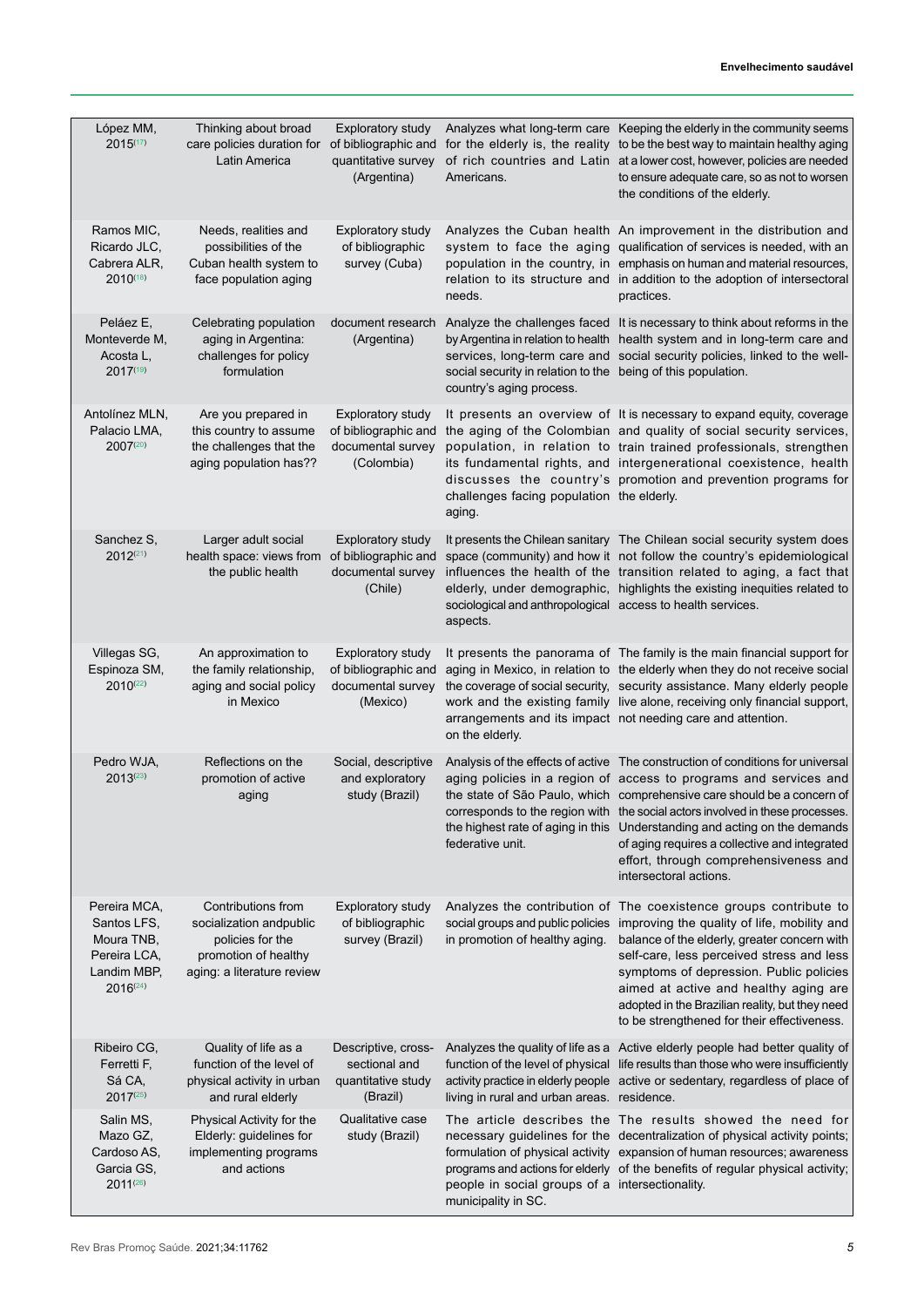| Benedetti TRB,<br>Gonçalves LHT,<br>Mota JAPS,<br>$2007^{(27)}$                                   | A policy proposal would<br>be to present and<br>discuss public policy on<br>physical activity for the<br>elderly                           | Descriptive,<br>exploratory and<br>qualitative case<br>study (Brazil)                 | through activity to the elderly bodies work together.<br>population, as a subsidy to the<br>public policy.                        | The article discusses some The implementation of activity programs for<br>physical activity programs the elderly is a trend in social policies. The<br>for the elderly and presents strategy of constituting a network system is<br>a proposal for intersectoral proposed, whose programs and actions of<br>integration for health promotion the different secretariats and other related                                                                                                                                                                                                                            |
|---------------------------------------------------------------------------------------------------|--------------------------------------------------------------------------------------------------------------------------------------------|---------------------------------------------------------------------------------------|-----------------------------------------------------------------------------------------------------------------------------------|----------------------------------------------------------------------------------------------------------------------------------------------------------------------------------------------------------------------------------------------------------------------------------------------------------------------------------------------------------------------------------------------------------------------------------------------------------------------------------------------------------------------------------------------------------------------------------------------------------------------|
| Schirmer CL,<br>Seibel R,<br>Deon RG.<br>Schwanke CHA,<br>Filho IGS,<br>Bós AJG,<br>$2017^{(28)}$ | Adherence to the ten<br>steps to healthy eating<br>in<br>old people                                                                        | Descriptive,<br>analytical, cross-<br>sectional and<br>quantitative study<br>(Brazil) | with their nutritional status.                                                                                                    | Analyzes the adherence to Greater adherence was seen in women and<br>healthy eating proposed by the elderly over 80 years of age and less in those<br>Brazilian Ministry of Health for who were overweight. The importance of<br>the elderly and its relationship establishing really effective public policies<br>for healthy eating was highlighted.                                                                                                                                                                                                                                                               |
| Veras RP, Oliveira<br>M,<br>$2018^{(29)}$                                                         | Aging in Brazil: the<br>construction of a care<br>model                                                                                    | Documentary study<br>and bibliographic<br>survey (Brazil)                             | focusing on health promotion effectiveness.<br>and prevention, in order to<br>avoid overloading the health<br>care system health. | It presents a proposal for a Acare model of higher quality, more resolute,<br>line of care for the elderly, aimed at integrated care with the best cost-                                                                                                                                                                                                                                                                                                                                                                                                                                                             |
| Oliveira B,<br>Concone MHVB,<br>Lodovici FMM,<br>Lopes RGC, Côrte<br>В,<br>2016(30)               | Who will take care of us<br>in 2030? Prospecting<br>and consensus in the<br>Metropolitan Region of<br>São Paulo                            | Quantitative and<br>qualitative field<br>study (Brazil)                               | population.                                                                                                                       | It seeks to know what Participants considered it of little importance<br>representatives of municipal to institute back-up hospitals for the elderly<br>councils (health and elderly) aiming at rehabilitation and autonomy.<br>think about the needs of the However, they considered it important to<br>health and social care network qualify all professionals in the health network<br>in relation to care for the elderly and recognize the demand for care in old<br>age, in addition to the desire to remain in<br>the family.                                                                                |
| Mejía BEB,<br>Merchán MEP,<br>$2007^{(31)}$                                                       | Quality of life related to it<br>Health (CVRS) in adults<br>over 60 years of age: a<br>theoretical approach                                | <b>Exploratory study</b><br>of bibliographic and<br>documental survey<br>(Colombia)   | of public policies aimed at this housing, food and care.<br>end.                                                                  | It identifies factors related to Public policies should encourage active<br>quality of life and its relationship social participation of the elderly, without<br>with the health of elderly, in order a welfare nature, but which promote the<br>to support the implementation guarantee of basic rights such as: health,                                                                                                                                                                                                                                                                                            |
| Falque-Madrid L,<br>$2014^{(32)}$                                                                 | Scientific evidence and<br>the art of aging                                                                                                | Exploratory study<br>of bibliographic<br>survey (Venezuela)                           | promotion of healthy lifestyles<br>related to the "art of aging".                                                                 | The article presents part Life habits combined with genetic inheritance<br>of the existing literature on are factors with strong scientific evidence,<br>active aging, emphasizing the associated with successful aging.                                                                                                                                                                                                                                                                                                                                                                                             |
| Barreto MS,<br>Carreira L, Marcon<br>SS,<br>$2015^{(33)}$                                         | Population aging and<br>chronic diseases:<br>reflections on challenges<br>for the public health<br>system                                  | Exploratory study<br>of bibliographic<br>survey (Brazil)                              | elderly population.                                                                                                               | Analyzes the challenges for the Strengthening the PHC as an organizer of<br>organization of the Brazilian care networks; qualification of information<br>public health system in the systems and professionals for health<br>face of chronic diseases in the promotion actions and involvement of family<br>and social support.                                                                                                                                                                                                                                                                                      |
| Boggio ESB,<br>Santos FC, Souza<br>CM,<br>Silva MF,<br>Rosa PV,<br>Rosa LHT,<br>$2015^{(34)}$     | Analysis of factors<br>that interfere with the<br>functional capacity of<br>elderly people residing<br>in a community<br>from Porto Alegre | Cross-sectional<br>and quantitative<br>study<br>(Brazil)                              | socioeconomic and health.                                                                                                         | The study verifies the degree of The associated factors to functional<br>functional independence of the independence were given by: occupation,<br>elderly living in an area of the age, being physically active or very active<br>city under study and correlates and participating of support groups.<br>the degree of functional Depression, on the other hand, presented<br>independence with variables itself as a negative factor. Therefore, the<br>maintenance of functional capacity must<br>be encouraged through public policies to<br>promote physical and mental health and<br>social support networks. |
| Gontijo CF,<br>Mambrini JV, Luz<br>TCB,<br>Loyola Al Filho,<br>$2016^{(35)}$                      | Association between<br>functional disability<br>and social capital in<br>community-dwelling<br>elderly                                     | Cross-sectional,<br>descriptive and<br>quantitative study<br>(Brazil)                 | prevalence of functional<br>residing in the community and<br>the existing social capital.                                         | It seeks to associate the The study showed that about 1/3 of the<br>elderly had functional incapacity for some<br>incapacity of elderly people activity of daily living, which is the most<br>common in those with lower social capital<br>(home and community support).                                                                                                                                                                                                                                                                                                                                             |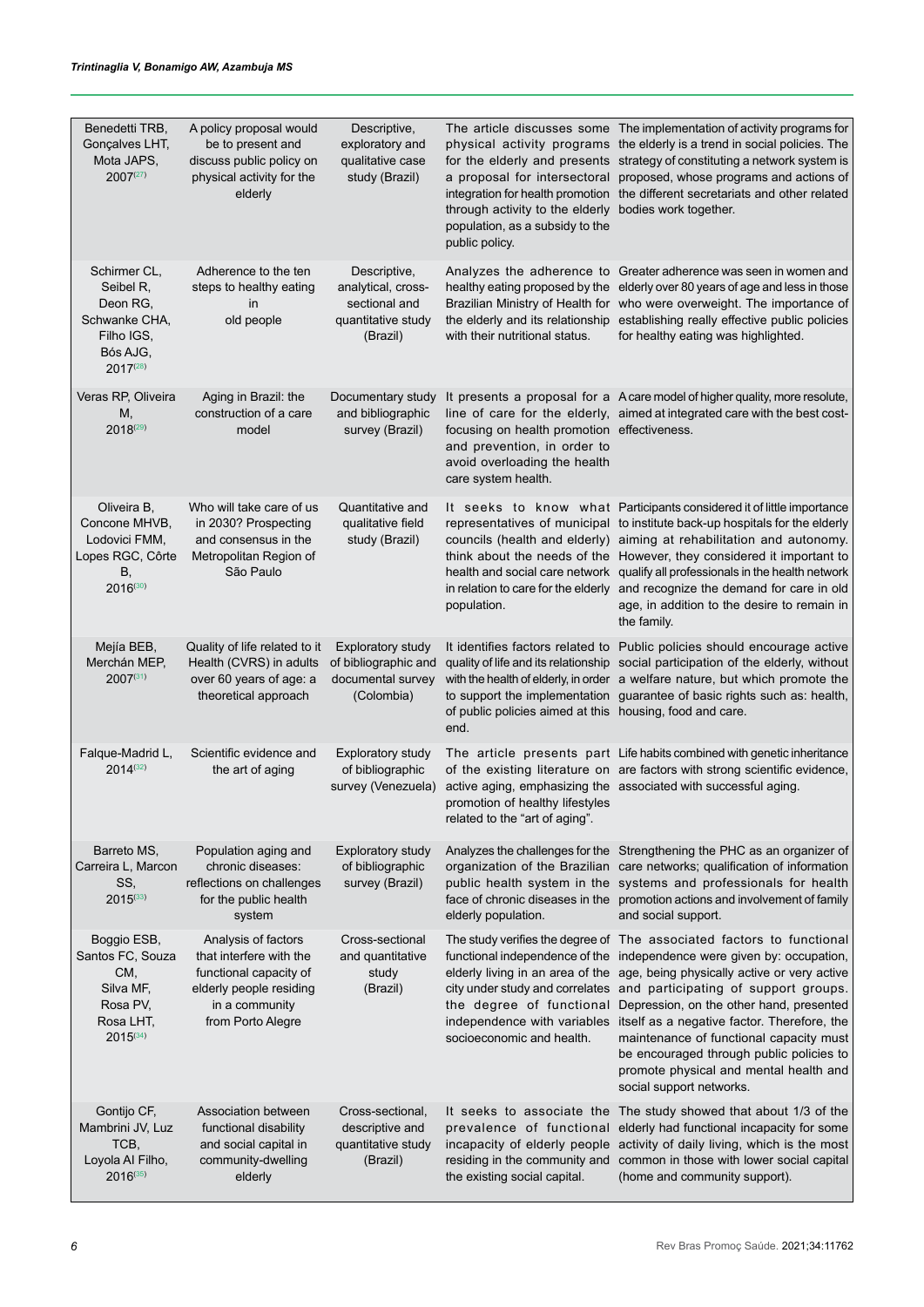#### **Envelhecimento saudável**

| Veras RP,<br>$2012^{(36)}$                                                                                    | Disease prevention<br>in the elderly: the<br>misconceptions of<br>current models.                                                                                                 | <b>Exploratory study</b><br>of bibliographic<br>survey (Brazil)                       | and management of chronic palliative care.<br>diseases developed in the<br>country.                                            | It analyzes the difficulties in The care models must apply all levels of<br>implementing health prevention care: have a well-designed flow of actions<br>programs and the reasons for for health promotion, disease prevention,<br>the failure of many actions early assistance and rehabilitation. This line<br>for the promotion, prevention of care monitors the elderly and lasts until                  |
|---------------------------------------------------------------------------------------------------------------|-----------------------------------------------------------------------------------------------------------------------------------------------------------------------------------|---------------------------------------------------------------------------------------|--------------------------------------------------------------------------------------------------------------------------------|--------------------------------------------------------------------------------------------------------------------------------------------------------------------------------------------------------------------------------------------------------------------------------------------------------------------------------------------------------------------------------------------------------------|
| Silva HO,<br>Carvalho MJAD,<br>Lima FEL,<br>Rodrigues LV,<br>$2011^{(37)}$                                    | Epidemiological profile<br>of the elderly attending<br>social groups in the city<br>of Iguatu, Ceará                                                                              | Cross-sectional,<br>descriptive,<br>exploratory and<br>quantitative study<br>(Brazil) | provide subsidies for the local<br>planning of actions.                                                                        | The study describes the Participation in social groups allows the<br>epidemiological profile of elderly to remain active and socially friendly,<br>the elderly who participate in which predisposes them to a healthy aging<br>elderly social groups in the process. Health promotion policies for this<br>municipality of CE, in order to population should therefore be encouraged.                        |
| Mendes TAB,<br>Goldbaum M,<br>Segri NJ,<br>Barros MB, Cesar<br>CL, Carandina L,<br>Alves MC,<br>$2011^{(38)}$ | Diabetes mellitus:<br>factors associated<br>with prevalence in the<br>elderly, measures and<br>practices for the control<br>and use of health<br>services in São Paulo,<br>Brazil | Cross-sectional,<br>descriptive,<br>exploratory and<br>quantitative study<br>(Brasil) | behavior change.                                                                                                               | The study aims to assess the Little knowledge about diabetes control<br>prevalence of self-reported measures by the elderly was identified.<br>diabetes in the elderly, the This data showed an association with the<br>knowledge they have about the use of health services. Health policies are<br>disease and factors related to needed for professional qualification and<br>family guidance.            |
| Cardemil F, Muñoz<br>SD, Fuentes E,<br>Resumen L,<br>$2016^{(39)}$                                            | Hearing loss associated<br>with aging in Chile: In<br>what aspects could<br>advance?                                                                                              | Documentary<br>research and<br>bibliographic<br>survey (Chile)                        | It presents the problems related<br>to common hearing loss in<br>aging and public policies aimed<br>at hearing rehabilitation. | It is necessary to expand the capacity for<br>diagnosing hearing loss in Primary Health<br>Care (PHC) and subsequent referral to<br>secondary care, as well as implementing<br>strategies that favor the success of the<br>therapy.                                                                                                                                                                          |
| Alencar MSS,<br>Leite ALI, Memoria<br>SVF, Sousa JMS,<br>$2010^{(40)}$                                        | Perceptions of family<br>health professionals<br>regarding the attention<br>to the elderly in<br>Teresina-PI                                                                      | Descriptive, field<br>exploratory and<br>qualitative study<br>(Brazil)                | for the elderly in a city in the interprofessional care.<br>northeast of the country.                                          | The study aims to understand According to reports, curative and fragmented<br>the perception of health team health practices still prevail in relation to<br>professionals about health care actions aimed at comprehensiveness and                                                                                                                                                                          |
| Motta LB, Aguiar<br>AC,<br>$2007^{(41)}$                                                                      | New professional<br>skills in health and the<br><b>Brazilian population</b><br>aging: integrality,<br>interdisciplinarity and<br>intersectoriality                                | <b>Exploratory study</b><br>of bibliographic and<br>documental survey<br>(Brazil)     | the elderly population and the<br>strengthening of intersectoral<br>actions and policies.                                      | Analyzes the challenges in the The discussion on the role of institutions,<br>training of professionals, given permanent education and continuing<br>the panorama of population education should be expanded in order to<br>aging, with an emphasis on train professionals capable of providing the<br>comprehensive health care for elderly with health care for healthy aging.                             |
| Damaceno MJCF,<br>Chirelli MQ,<br>$2019^{(42)}$                                                               | Implementation of<br>elderly health in the<br>Health Strategy of<br>Family (ESF): view<br>of professionals and<br>managers                                                        | Field and<br>qualitative research<br>(Brasil)                                         | of implementing care for the<br>Family Health Strategy (ESF)<br>in a Brazilian municipality.                                   | The text analyzes the process The implementation of the National Health<br>Policy for the Elderly (PNSPI) faces<br>elderly by the teams of the difficulties in the operationalization process<br>of actions related to: inexistence of specific<br>actions of the PNSPI; lack of knowledge<br>on the part of professionals; management<br>and hiring of workers; insufficiency in<br>intersectorial actions. |
| Magalhães KA,<br>Giacomin KC, dos<br>Santos WJ, Firmo<br>JOA,<br>$2015^{(43)}$                                | The home visit of the<br>community health agent<br>to families with frail<br>elderly                                                                                              | Qualitative<br>study with an<br>anthropological<br>approach (Brasil)                  | tool enhances care.                                                                                                            | It seeks to understand the The visit takes place in response to the<br>meanings that community immediate demands of these groups and<br>agents attribute to home visits the focus of attention is centered on the<br>carried out in families with frail disease, supply of supplies and procedures,<br>elderly people and whether this reinforcing the centrality of the medical<br>model.                   |
| Nogueira IS,<br>Denardi V,<br>Baldissera A,<br>$2018^{(44)}$                                                  | Permanent health<br>education in elderly<br>care: difficulties and<br>facilities of the Health<br>Support Center of the<br>family (NASF)                                          | Descriptive,<br>exploratory and<br>qualitative research<br>(Brasil)                   | (EPS) developed by the Family to the theme.<br>Health Support Center (NASF)<br>with the elderly care teams.                    | It analyzes the difficulties The difficulties are experienced more than<br>and facilities in the actions of the facilities and were related to the lack or<br>Permanent Health Education absence of support, tools, little importance                                                                                                                                                                        |

Caption: Authorship, Title, type of study, objectives and results of selected articles. Prepared by the authors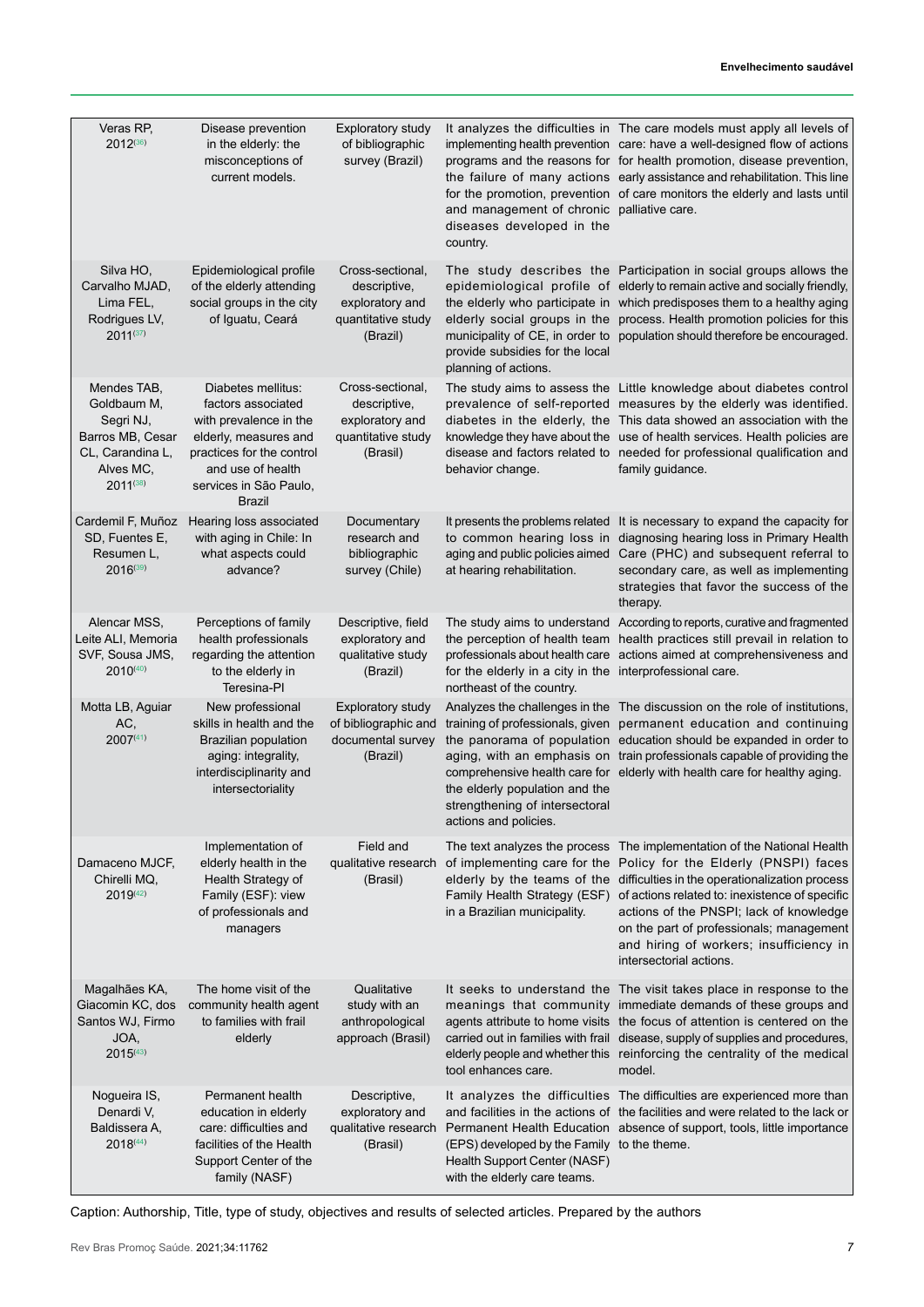The analysis of the results allowed us to establish four thematic categories related to public policies and healthy aging: public policies for aging<sup>[\(1](#page-11-0)[,5](#page-11-3) [6,](#page-11-4)[7,](#page-11-5)[12-](#page-12-3)[22](#page-12-13))</sup> (15 articles; 40.5%), aging (healthy?): some proposals<sup>[\(22-](#page-12-13)[31](#page-13-2))</sup> (10 articles; 27%), aging and disease<sup>[\(32-](#page-13-3)[38](#page-13-9))</sup> (seven articles; 19%) and, finally, elderly health and health professionals<sup>([39](#page-13-10)[-43\)](#page-13-14)</sup> (five articles; 13.5%).

Regarding the publication period, it was observed that the highest proportion occurred in 2016 with six studies([5](#page-11-3)[,22](#page-12-13),[24](#page-12-15),[30,](#page-13-1)[35](#page-13-6)[,39](#page-13-10)) (16,2%). Next, the years [20](#page-12-11)07(20,[27](#page-12-18)[,31](#page-13-2)[,41\)](#page-13-12), 2011([7](#page-11-5),[26](#page-12-17)[,37](#page-13-8)[,38\)](#page-13-9), 2015([17](#page-12-8),[33,](#page-13-4)[34](#page-13-5)[,43](#page-13-14)) and 2017[\(15,](#page-12-6)[19](#page-12-10),[25](#page-12-16),[28\)](#page-12-19) with four articles ([1](#page-11-0)0,8%), followed by the years 2010 $^{(18,22,40)}$  $^{(18,22,40)}$  $^{(18,22,40)}$  $^{(18,22,40)}$  $^{(18,22,40)}$  and 2018 $^{(1,29,44)}$  $^{(1,29,44)}$  $^{(1,29,44)}$  $^{(1,29,44)}$  $^{(1,29,44)}$ , with three studies (8,1%). The years between 20[12](#page-12-3), 2014 $^{(21,36,12,23,13,32)}$  $^{(21,36,12,23,13,32)}$  $^{(21,36,12,23,13,32)}$  $^{(21,36,12,23,13,32)}$  $^{(21,36,12,23,13,32)}$  $^{(21,36,12,23,13,32)}$  $^{(21,36,12,23,13,32)}$  $^{(21,36,12,23,13,32)}$  $^{(21,36,12,23,13,32)}$  and 2019 $^{(6,41)}$  $^{(6,41)}$  $^{(6,41)}$  $^{(6,41)}$  registered two articles on the proposed topic and, finally, 2009 presented a study on public policies for aging. It is noted, therefore, that the theme "public policies for healthy aging" is recurrent in the scientific literature. Thus, the publications included in this research varied between the years 2007 to 2019, although productions were not listed in the year 2008.

Among the 15 articles that dealt with public policies aimed at aging, eight <sup>[\(5](#page-11-3) [6](#page-11-4)[,7](#page-11-5)[,12-](#page-12-3)[16](#page-12-7))</sup> of them are in Portuguese (Brazilian) and the others in Spanish from other Latin American countries. The studies reflected a scenario of concern regarding aging and the difficulties in implementing public policies for healthy aging. In addition, they emphasized the emerging situation of aging in several Latin American countries.

Among the research findings, 10 articles addressed public policies for healthy aging, of which eight (80%) were national $^{(23\text{-}30)}$  $^{(23\text{-}30)}$  $^{(23\text{-}30)}$ , one from Colombia $^{(31)}$  $^{(31)}$  $^{(31)}$ , and another Venezuelan $^{(32)}$  $^{(32)}$  $^{(32)}$ . The Brazilian articles addressed various themes, such as public policies for healthy aging $^{(23,24)}$  $^{(23,24)}$  $^{(23,24)}$  $^{(23,24)}$ ; physical activities and public policies for the elderly population $^{(25\text{-}27)}$  $^{(25\text{-}27)}$  $^{(25\text{-}27)}$ ; public healthy eating habit policies for the elderly population (28); proposal of a care model for the elderly population<sup>([29\)](#page-13-0)</sup> and an article that exposes the vision of social control and aging policies $^{\scriptscriptstyle{(30)}}$  $^{\scriptscriptstyle{(30)}}$  $^{\scriptscriptstyle{(30)}}$ .

Another characteristic of aging was related to the development of the chronic condition, some of which are linked to biological senescence. There are seven articles on the aging and diseases subject, six of which([33](#page-13-4)[-38\)](#page-13-9) are Brazilian. In these, the themes included the organization of the health system for the management of chronic conditions $^{\text{\tiny (33,36,36)}}$  $^{\text{\tiny (33,36,36)}}$  $^{\text{\tiny (33,36,36)}}$  $^{\text{\tiny (33,36,36)}}$ , the functional capacity of the elderly $^{\scriptsize{(34,37)}}$  $^{\scriptsize{(34,37)}}$  $^{\scriptsize{(34,37)}}$  $^{\scriptsize{(34,37)}}$ , and one turned to the elderly's independence in daily activities $^{\scriptsize{(35)}}$  $^{\scriptsize{(35)}}$  $^{\scriptsize{(35)}}$ .

The approach of health professionals in aging was based on five $^{\text{\tiny{(39-43)}}}$  $^{\text{\tiny{(39-43)}}}$  $^{\text{\tiny{(39-43)}}}$  $^{\text{\tiny{(39-43)}}}$  $^{\text{\tiny{(39-43)}}}$  publications. In three $^{\text{\tiny{(40-42)}}}$  $^{\text{\tiny{(40-42)}}}$  $^{\text{\tiny{(40-42)}}}$  $^{\text{\tiny{(40-42)}}}$  of them denoted the view of professionals who work in family health teams in the care of the elderly population. A study[\(43\)](#page-13-14) included the home visit of the Community Health Agent for the elderly and, finally, another article<sup>[\(44\)](#page-13-15)</sup> discussed permanent education and aging. Next, the discussion of the results is described.

### **DISCUSSION**

### **Public policies for aging**

Population aging poses challenges to the health sector that permeate economic and social issues, as the State must guarantee comprehensive care for the elderly([1](#page-11-0),[12](#page-12-3),[41](#page-13-12)), through an articulated and resolute service network(41).

In Brazil, one of the initiatives aimed at healthy aging is the National Health Policy for the Elderly (PNSPI), which occurred in six articles©,[7](#page-11-5),[12](#page-12-3),[13](#page-12-4),[15](#page-12-6)[,16\)](#page-12-7). This regulation brings as guidelines the promotion of active aging, comprehensive and integrated health care for the elderly, and the encouragement of autonomy and participation in social control to guarantee rights©[7](#page-11-5),[13](#page-12-4),[16](#page-12-7)). In addition, it encourages the preservation of functional capacity; in an attempt to reduce the physical and mental decreases necessary to carry out activities of daily living $^{\scriptsize{(6,7,13,14)}}$  $^{\scriptsize{(6,7,13,14)}}$  $^{\scriptsize{(6,7,13,14)}}$  $^{\scriptsize{(6,7,13,14)}}$  $^{\scriptsize{(6,7,13,14)}}$  $^{\scriptsize{(6,7,13,14)}}$ .

Comprehensive health care is essential in caring for the elderly<sup>([5](#page-11-3)[,6](#page-11-4)[,7,](#page-11-5)[16\)](#page-12-7)</sup>, and its practice is possible through an intersectoral articulation to contemplate the needs of this age group $^{(7,13)}.$  $^{(7,13)}.$  $^{(7,13)}.$  $^{(7,13)}.$  Therefore, it is recommended to work in two main axes: health promotion - at all levels of care - and the prevention of the elderly weaknesses - to overcome the essentially curative approach<sup>[\(6](#page-11-4)[,7](#page-11-5),[16](#page-12-7))</sup>.

Regarding health promotion, the inclusion of the elderly in social and health education groups, as well as the encouragement of social participation in councils and community activities are actions that seek to encourage the autonomy and self-care of the elderly, in addition to promoting the active aging, aimed at social and community  $insertion^{(6,13,15,16)}$  $insertion^{(6,13,15,16)}$  $insertion^{(6,13,15,16)}$  $insertion^{(6,13,15,16)}$  $insertion^{(6,13,15,16)}$  $insertion^{(6,13,15,16)}$  $insertion^{(6,13,15,16)}$ .

Despite the proposed initiatives for the health of the elderly, Brazilian public policy brings punctual and fragmented actions, which barely cover the needs of the elderly and their families, such as care in conditions of dependency and fragility, a relevant issue that needs to be addressed by health policies[\(6](#page-11-4)[,15\)](#page-12-6) . Another identified gap is edentulism, highly prevalent in the elderly population, resulting from old mutilating practices. Even with the offer of dental prostheses for oral health in the Unified Health System (SUS), it is clear that there is no specific look for the elderly in this issue $^{(15)}\!$  $^{(15)}\!$  $^{(15)}\!$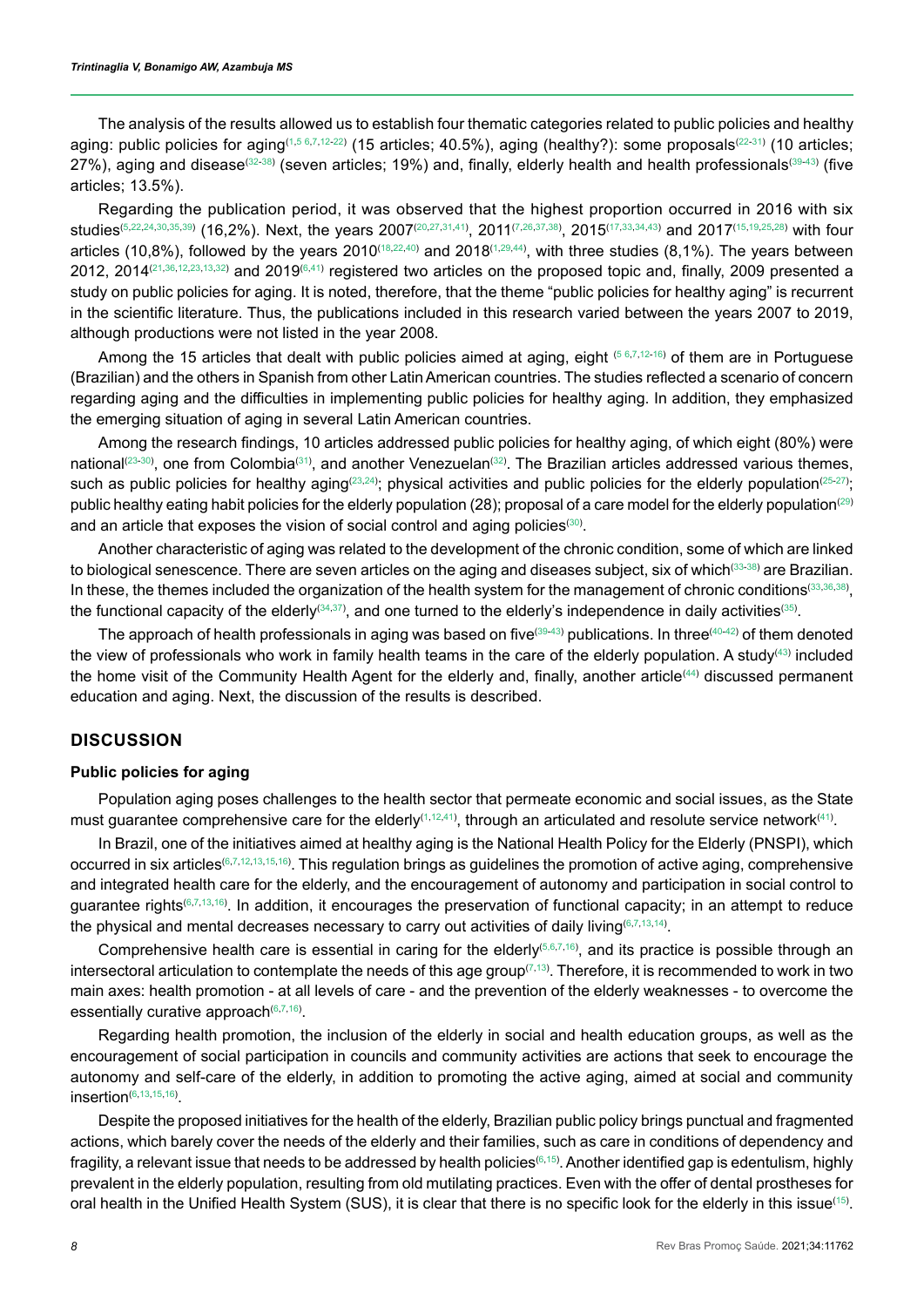It is also added that the monitoring and evaluation of the actions developed in the elderly health configure weaknesses in the work process, which are hardly included in the praxis of professionals $^{\left(6,15\right)}$  $^{\left(6,15\right)}$  $^{\left(6,15\right)}$ .

Only one article addressed the theme of public policies for the elderly in Latin America<sup>[\(17\)](#page-12-8)</sup>. The publication, however, makes an analysis focused on long-term care policies for the elderly, both at home and in Long-Term Care Institutions for the Elderly (ILPI). Countries like Chile, Brazil, Costa Rica, Argentina, and Uruguay will be the first to match the European aging index $(17)$ . However, the increase in life expectancy stems from the expansion of access to medical care and technological innovations in health, but with a high prevalence of chronic conditions, before old age, a factor that increases the risk of weaknesses and dependence on long-term care period.

The study $^{(17)}$  $^{(17)}$  $^{(17)}$  does not mention Cuba, a Latin American country with the highest percentage of the elderly population, around 21.3%⑷, standard approaching European countries. It also adds that the places mentioned above have home care programs or specialized centers for the elderly, although the coverage is insufficient to meet the demand. In addition, it warns that programs that encourage home care have a lesser financial impact on the public system and may indicate a solution given the scarcity of public resources for investments in the health sector([17](#page-12-8)).

Still on the subject of public policies for aging, two addressed the Cuban reality $^{(1,18)}$  $^{(1,18)}$  $^{(1,18)}$  $^{(1,18)}$ . The Cuban health system underwent an evolution in the last decades of the 20th century, moving from a curative approach to a model based on health promotion and disease prevention at all levels of complexity, from primary care to specialized care<sup>([18](#page-12-9))</sup>. Thus, in order to face aging, it is necessary to formulate policies and organize health systems based on the expectations and needs of the elderly, through comprehensive health care and the intersectorality promoted by the management([1](#page-11-0),[18](#page-12-9)) . Primary care should encourage healthy aging and the establishment of long-term care, when necessary, in the community and along with the family $^{\text{\tiny{(1)}}}$  $^{\text{\tiny{(1)}}}$  $^{\text{\tiny{(1)}}}$ . In addition, the expansion of specialized services in geriatrics and the qualification of professionals for the care of elderly people need to be inserted in actions aimed at elderly people in the aforementioned country $^{\scriptscriptstyle{(1,18)}}$  $^{\scriptscriptstyle{(1,18)}}$  $^{\scriptscriptstyle{(1,18)}}$  $^{\scriptscriptstyle{(1,18)}}$  $^{\scriptscriptstyle{(1,18)}}$ .

The other findings that addressed the topic of public policies in Latin America reflected on the realities of the respective countries of origin: Argentina<sup>[\(19\)](#page-12-10)</sup>, Colombia<sup>([20](#page-12-11))</sup>, Chile<sup>[\(21\)](#page-12-12)</sup> and Mexico<sup>([22](#page-12-13))</sup>.

In Argentina, the biggest challenges to be faced in health policies for aging are the growth of chronic diseases, through the prevention of their risk factors, and higher equity in health care, with the reduction of social conditioning that interfere with health conditions, especially of the elderly([19](#page-12-10)) . To enable health care for the elderly population; some possible alternatives are: monitoring the access and health status of the elderly through reliable data systems; policies to encourage active aging, aimed at promoting health and comprehensive care for the elderly; and the national health system organization and coordination, to reduce fragmentation, through national, provincial and municipal intergovernmental action and collaboration $^{\text{\tiny{(19)}}}.$  $^{\text{\tiny{(19)}}}.$  $^{\text{\tiny{(19)}}}.$  These actions are similar to the proposals already brought up in studies that address the Brazilian reality<sup>([6](#page-11-4)[,7,](#page-11-5)[13](#page-12-4)[,16\)](#page-12-7)</sup>.

In 2002, Chile created a specific sector for public policies aimed at aging, the Servicio Nacional del Adult Mayor, whose function is to encourage active aging and the creation of services and programs for the elderly population, regardless of their social status $^{(21)}$  $^{(21)}$  $^{(21)}$ . Despite this initiative, investment in the health sector is still below the population coverage needs, in addition to the epidemiological transition experienced in the country requiring a progressive increase in investment for the care of the elderly population $^{(21)}$  $^{(21)}$  $^{(21)}$ .

Concerning Colombia, the country appears to be poorly structured to take on the challenges arising from population aging $^{(20)}$  $^{(20)}$  $^{(20)}$ . Some alternatives raised in the article are: changes in the academic training of health professionals, with greater emphasis on geriatrics and gerontology, in addition to educational work with the population to strengthen intergenerational respect; public health promotion and disability prevention policies aimed at the elderly population, as well as encouraging multidisciplinarity and interprofessionalism in the work of health professionals; implementation of public policies that favor the well-being and sustainability of the elderly in the final years of life $^{(20)}$  $^{(20)}$  $^{(20)}$ .

In Mexico, the country does not have social security programs for the elderly population, and approximately 80% of this group does not receive a pension or retirement $^{(22)}$  $^{(22)}$  $^{(22)}$ . Thus, it is the responsibility of the families to welcome and protect the elderly. The Mexican health system has some structural and management problems, such as access difficulties (waiting time for appointments), insufficiencies in the distribution of medications, and capacity to respond to emergencies, lack of equipment and supplies, which lead to limitations in the care offered to the elderly population $^{(22)}$  $^{(22)}$  $^{(22)}$ .

#### **Aging (healthy?): some proposals**

Regarding policies for healthy aging people, the Brazilian articles converge with what is proposed by the World Health Organization (WHO), that is an emphasis on actions in the sectors of health, safety, and social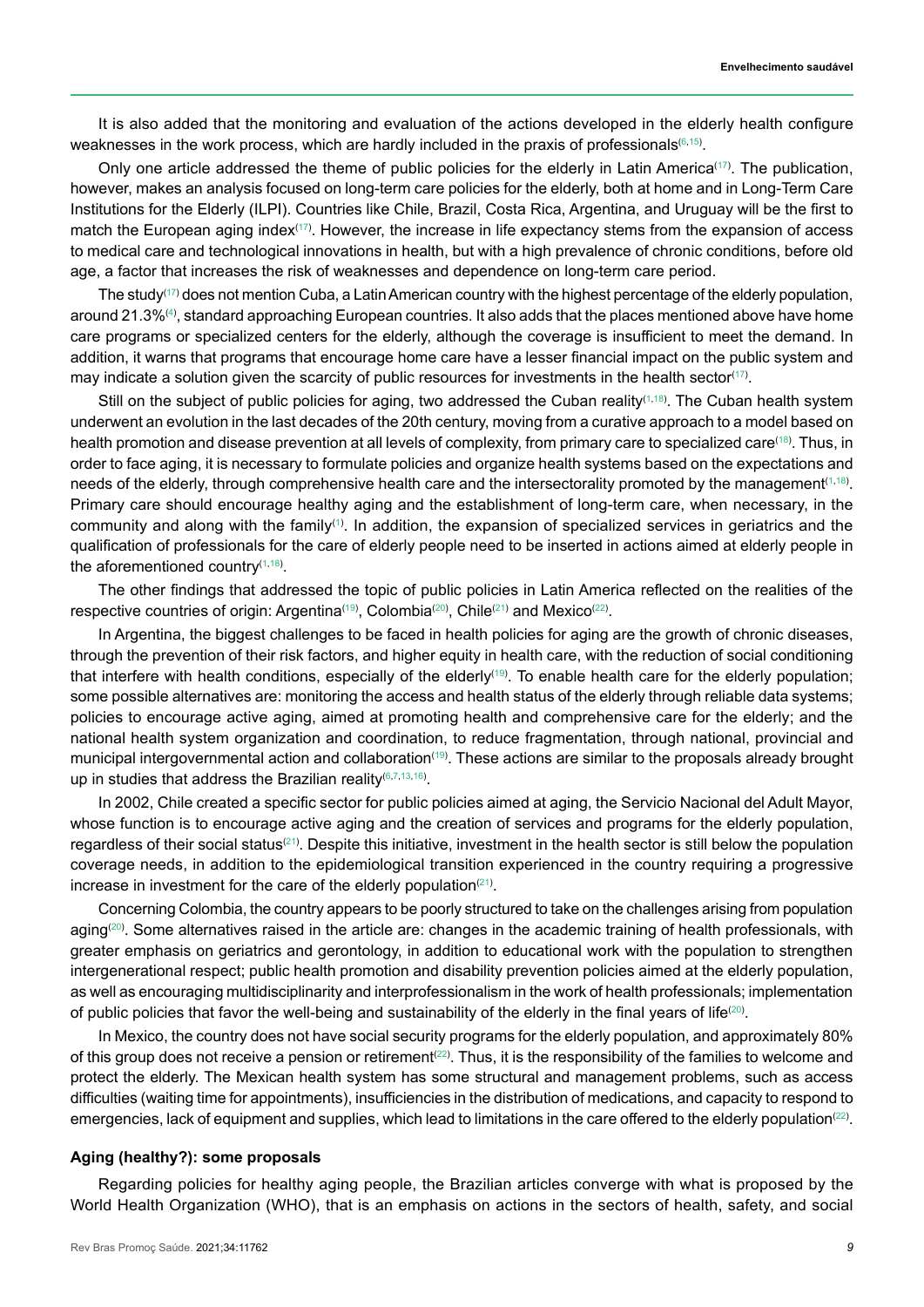participation<sup>([23](#page-12-14),[24](#page-12-15))</sup> and refer to some determinant pillars of healthy aging: comprehensive and integrated care in elderly care, encouragement of participation and strengthening of social control©3,[24](#page-12-15),[25](#page-12-16)), permanent training and education of workers on aging issues. They also add the importance of intersectionality $^{(25,27)}$  $^{(25,27)}$  $^{(25,27)}$  $^{(25,27)}$  to achieve these purposes, with the articulation of educational, labor, economic, housing, and mobility policies<sup>([23](#page-12-14)[-25\)](#page-12-16)</sup>.

As for the quality of life and physical activities, a study $^{(25)}$  $^{(25)}$  $^{(25)}$  addressed the differences in access to active aging programs between urban and rural environments $^{(25)}$  $^{(25)}$  $^{(25)}$ , another research focused on nutrition and aging $^{(28)}$  $^{(28)}$  $^{(28)}$ , while two publications addressed physical activity and aging([26](#page-12-17),[27](#page-12-18)) .

A survey that compared the quality of life among elderly living in rural and urban areas<sup>[\(25\)](#page-12-16)</sup> found that the elderly in rural areas have a better quality of life indices. Possible explanations for this would be a longer life span of work activities, greater ease in family and community life, and maintenance of an active lifestyle<sup>([25](#page-12-16))</sup>. These factors favor greater satisfaction with one's own life. Furthermore, the expansion of primary care and greater ease of access to health services have also contributed to an increase in the quality of life of the elderly in rural areas $^{(25)}\!$  $^{(25)}\!$  $^{(25)}\!$ 

Municipal physical activity programs for the elderly population have expanded over the past few years<sup>[\(26,](#page-12-17)[27](#page-12-18))</sup>. This expansion took place, in part, with an increase in the number of family health teams and multidisciplinary teams<sup>([26](#page-12-17),[27](#page-12-18))</sup>. It is understood, then, that the practice of physical activities preserves the functional elderly for longer and favors the maintenance of autonomy and prevention of frailty and dependence $^{(25,27)}.$  $^{(25,27)}.$  $^{(25,27)}.$  $^{(25,27)}.$ 

Healthy eating habit, in turn, was based on the evaluation of another study $^{(28)}$  $^{(28)}$  $^{(28)}$ , according to the adherence to the ten steps to healthy eating in the elderly. The results showed a variability on the part of the studied population, with a higher frequency of compliance with items such as the daily consumption of beans and rice, in addition to the regular practice of physical activities, avoiding alcoholic beverages and smoking, steps four and ten, respectively. It emphasizes the importance of implementing public policies that encourage healthy eating habits in the elderly, as it is an essential component for good health, especially at this stage of life $^{(28)}$  $^{(28)}$  $^{(28)}$ .

The maintenance of the elderly in community life and with family support is highlighted by research $^{(29)}$  $^{(29)}$  $^{(29)}$ , which proposes a care model for the elderly with emphasis on the primary level of care and the coordination of care under the responsibility of a general practitioner, who will refer specialists when necessary. In cases of greater dependence, the elderly must be welcomed in medium and high-complexity services in an interconnected health network to maintain information on the care pathway at all levels of care. Care must be centered on the person, individualized for the particularities, through educational actions, health promotion, prevention of avoidable conditions, and rehabilitation of injuries $^{(29)}$  $^{(29)}$  $^{(29)}$ .

A publication([30](#page-13-1)) addressed the members of municipal, health, and elderly councils' perception about the care needed by the elderly population. Although it does not directly address healthy aging, the study was included<sup>[\(30\)](#page-13-1)</sup> because it shows the understanding of health system users on the topic. The desire to grow old with family and community life was noted, as well as having health teams and services prepared for the peculiarities inherent to aging. It is also pointed out the need to qualify the instruments of social control for the old age theme, as a broader look at policies for aging that encompassed the local elderly population was not identified $^{\text{\tiny (30)}}$  $^{\text{\tiny (30)}}$  $^{\text{\tiny (30)}}$ .

Articles from other Latin American countries addressed quality of life and aging<sup>([31](#page-13-2))</sup>, as well as active aging in a broader way. The first theme is highlighted in a Colombian study that adds the need to implement public policies that encourage real social and community participation of the elderly to guarantee their autonomy and fulfilment of their rights. It also reinforces that actions must universally cover the elderly, ensuring their crucial rights to health, food, housing, leisure, care, and social participation, which are critical for their health condition and, consequently, their healthy aging[\(31\)](#page-13-2).

Venezuelan study $^{(32)}$  $^{(32)}$  $^{(32)}$  reflects on active aging, highlighting that the term active transcends physical capacity as it encompasses continuous participation in social, economic, cultural, spiritual, and physical activities. In addition, it advocates self-care and the uniqueness of aging so that public policies encourage health promotion and disease prevention, to the detriment of curative and disease-centered approaches<sup>[\(32\)](#page-13-3)</sup>. Concerning healthy aging, there are some guidelines extensively cited in the literature: physical activity, healthy eating habits, maintaining strong family and social relationships, controlling the level of stress, having a purpose in life, and having spirituality, all are considered factors that favor healthy aging $^{\scriptscriptstyle{(32)}}$  $^{\scriptscriptstyle{(32)}}$  $^{\scriptscriptstyle{(32)}}$ .

#### **Aging and diseases**

Aging-associated with diseases was presented through a in Chilean study, which addressed age-related hearing loss. Hyperacusis in the elderly population causes communication difficulties and a consequent decrease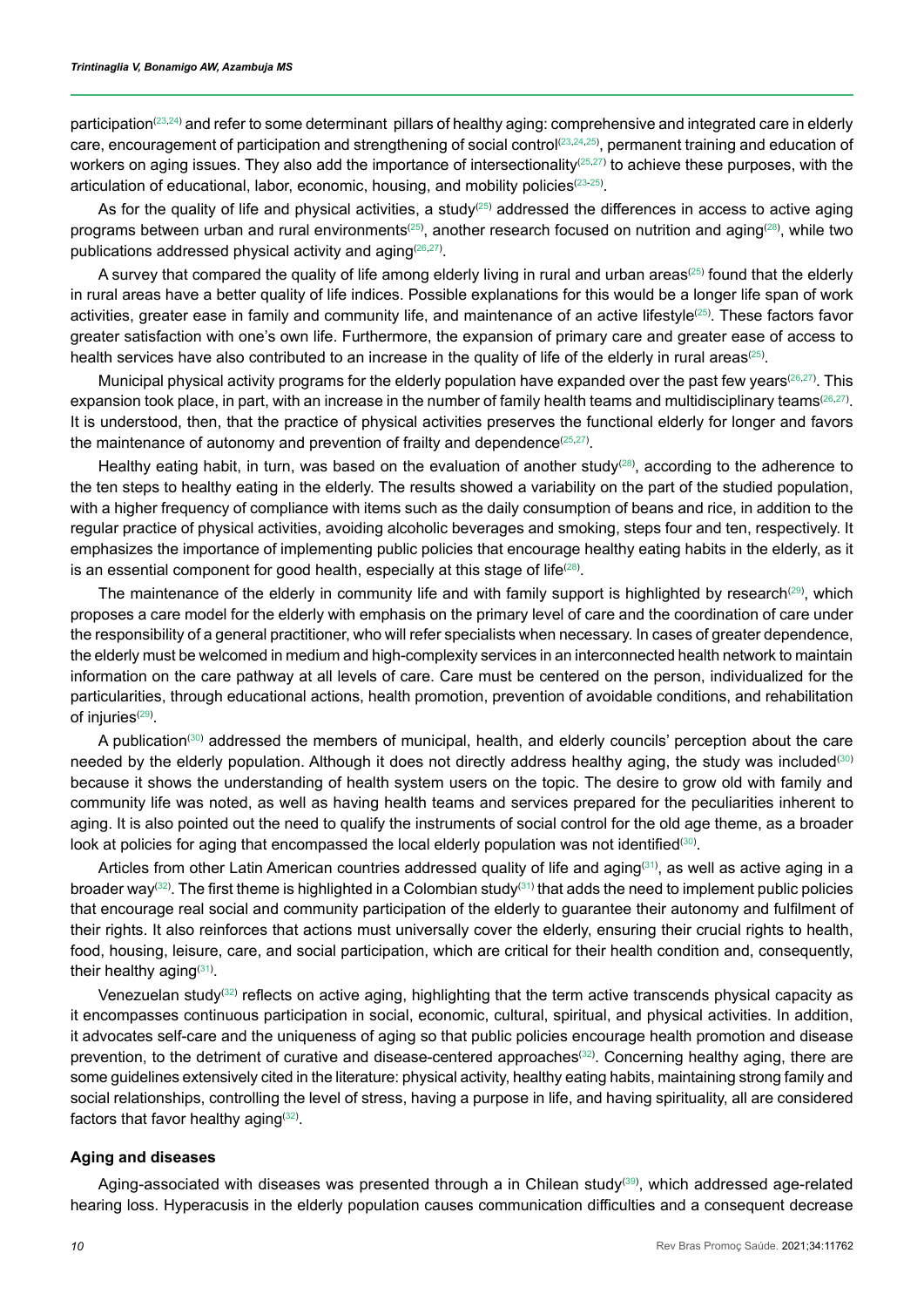in social activity, in addition to predisposing to reductions in self-care capacity, cognition, and memory([39](#page-13-10)). The use of hearing aids represents an alternative to the problem, but it needs follow-up monitoring after prosthesis, to get better use of the device. There is also greater adherence to using if the diagnosis and recommendation are performed in primary care<sup>([39](#page-13-10))</sup>.

Chronic conditions and their monitoring possibilities emerged in three national surveys<sup>[\(33,](#page-13-4)[36](#page-13-7)[,37\)](#page-13-8)</sup>, besides another specific one about diabetes $^{\text{\tiny{(38)}}}$  $^{\text{\tiny{(38)}}}$  $^{\text{\tiny{(38)}}}$ . High blood pressure and diabetes are the most prevalent chronic diseases and represent risk factors for the development of kidney, heart, and cerebrovascular problems $^{\text{\tiny (33)}}$  $^{\text{\tiny (33)}}$  $^{\text{\tiny (33)}}$ .

In addition, chronic diseases can considerably affect the functional capacity of the elderly, as characteristics such as multiple ethology, long latency periods, prolonged course, lead to limitations in their functionality. For this reason, the work of health promotion and education must be emphasized to delay fragile conditions and disabilities, to maintain a satisfactory level of quality of lifeേ®, $^{37)}$  $^{37)}$  $^{37)}$ . Disease prevention in the elderly seems to be an inapropriate term, semantically, since the existence of one or more diseases is a common and usually installed condition. Considering this characteristic, the approach to the elderly should focus on maintaining functional capacity and preventing damage to existing diseases<sup>([36](#page-13-7))</sup>. The prolonged course of the advancement of chronic conditions has a considerable impact on the elderly, families, and the health system $^{\text{\tiny{(33)}}}.$  $^{\text{\tiny{(33)}}}.$  $^{\text{\tiny{(33)}}}.$  Thus, the perception of the functional abilities loss, such as the decline in physical strength and reduced disposition, makes old age feel more concrete $^{\text{\tiny (37)}}$  $^{\text{\tiny (37)}}$  $^{\text{\tiny (37)}}$ .

Specifically, on diabetes mellitus, a study<sup>([38](#page-13-9))</sup> carried out with the elderly in the city of São Paulo found a high prevalence of diseases concomitant with diabetes in the participants, when compared to non-diabetic elderly. This result can be explained by the risk factors for chronic diseases associated with lifestyle habits, such as sedentary lifestyle, smoking, uncontrolled hypertension, and obesity which affect the management of the condition evaluated $^{\text{\tiny (38)}}$  $^{\text{\tiny (38)}}$  $^{\text{\tiny (38)}}$ .

Regarding the functional capacity of the elderly, the younger ones seem to be functionally more independent $^{(34,35)},$  $^{(34,35)},$  $^{(34,35)},$  $^{(34,35)},$  $^{(34,35)},$ although other factors also contribute to a dependent condition, such as gender, life history and habits, physical activity, and income. In addition, elderly with a social support network tend to present satisfactory conditions in terms of functionality<sup>[\(35\)](#page-13-6)</sup> and mental health, as inclusion in social groups favors the preservation of physical condition and reduces the risk of depressive symptoms or other mental illnesses $^{\scriptscriptstyle{\mathrm{(34)}}}$  $^{\scriptscriptstyle{\mathrm{(34)}}}$  $^{\scriptscriptstyle{\mathrm{(34)}}}$ .

### **Elderly and health professionals' health**

The importance of care for the elderly taking place in an integral, intersectoral, and multidisciplinary/interdisciplinary way, in line with the recommendations of the National Health Policy for the Elderly, was highlighted in two studies([41](#page-13-12),[42](#page-13-13)) . However, it is observed that some professionals still act directed only to treatment and rehabilitation, that is, predominantly curative<sup>[\(40\)](#page-13-11)</sup>. One of the recommended tools in the work process aimed at comprehensiveness is the expanded clinic $^{(42)}$  $^{(42)}$  $^{(42)}$ , although different views of professionals are perceived about the health-disease process and the way in which health care is offered $^{(42)}$  $^{(42)}$  $^{(42)}$ . Professional training seems to be an alternative to favor paradigm shifts and the adoption of person-centered care practices, which overcome fragmentation and specialization, especially when it involves the elderly and the multiple chronic conditions that affect them $^{(40\!-\!42)}$  $^{(40\!-\!42)}$  $^{(40\!-\!42)}$  $^{(40\!-\!42)}$  $^{(40\!-\!42)}$ . In addition to overcoming resistance inherent in the profiles of each worker, organized local planning and management performance are essential for the implementation of actions that seek comprehensive care for the elderly<sup>[\(40-](#page-13-11)[42](#page-13-13))</sup>.

 The community health agent's view of the elderly and aging brought to light weaknesses in the care network for this population, both within the family and in health services[43](#page-13-14). The work of this health professional, who most accesses the elderly, assumes characteristics of solidarity, listening, and dialogue. On the other hand, the sociocultural bond to the community, associated with the lack of specific training, favors a certain distance between the team of health professionals and the community agent, as situations observed at home need to be shared with the team to support the planning of actions in elderly care<sup>[\(43\)](#page-13-14)</sup>. Continuing Education in Health (EPS) plays an essential tool in this process, as it allows to discuss the work process among professionals and prepares the community agent, as well as bringing the team closer to the different realities of the elderly in the territory $^{(43)}$  $^{(43)}$  $^{(43)}$ .

A survey $^{(44)}$  $^{(44)}$  $^{(44)}$  discussed the facilities and difficulties of the Expanded Centers for Family Health and Primary Care (NASF-AB) in establishing permanent education spaces with the Family Health teams, highlighting that the NASF-AB multidisciplinary constitution allowed a look expanded on the elderly needs, following the rules recommended in the guidelines on the comprehensive approach for this age group. It was identified, however, the predominance of practices based on fragmented care with prioritization of diagnosis, treatment, and rehabilitation. The dialogue between professionals and teams about the work process, advocated by permanent education, is a tool in the care collective construction offered to the elderly in different spaces: home, health services, and community groups<sup>([44](#page-13-15))</sup>.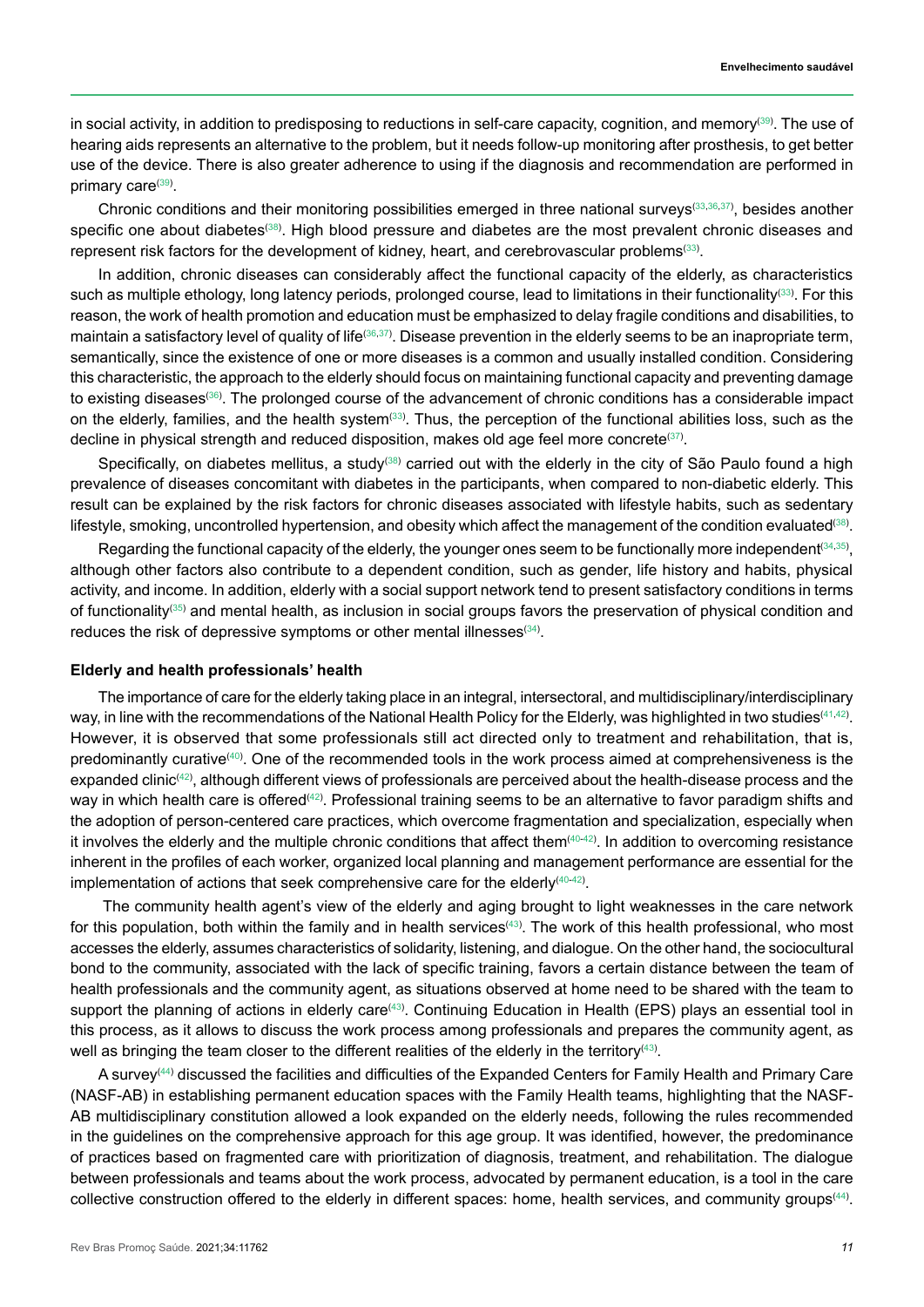Thus, permanent education favors the insertion of planning and evaluation of care and educational practices aimed at the health of elderly $^{(44)}$  $^{(44)}$  $^{(44)}$ .

This review sought to contextualize public policies for healthy aging in Latin America. However, some limitations can be identified, such as the small number of studies from countries other than Brazil, a factor that does not allow us to view an extensive panorama of the Latin American reality in its entirety. Another point to be mentioned is the scarcity of recent references found in the literature, which compromises an updated design of aging in these regions and, due to the constant financial and social difficulties observed in the countries, it is possible that they have not evolved in the proposition of sustainable public policies for the elderly population.

# **CONCLUSION**

The analysis of the researches listed in this review allowed some reflections on the population aging scenario in Latin America, related to public policies for the elderly in a broad way, specific policies for healthy aging, in addition to actions aimed at people's predominant diseases and, finally, to the health of the elderly in the practice of health professionals. These categories signal concern regarding the future demands necessary for the care of the elderly population resulting from the accelerated process of demographic transition. Despite this, existing initiatives are insufficient to meet the demand and, therefore, deserve a broader look at the formulation and qualification of public policies.

In light of the above, it is expected that this study will subsidize other discussions about public policies for healthy aging in Latin America, as the topic tends to assume growing notoriety in the coming years and will need to constitute the agenda for the planning and evaluation of public policies in health.

# **CONFLICTS OF INTEREST**

The authors declare that they have no conflicts of interest with the research.

# **CONTRIBUTIONS**

**Vanessa Trintinaglia** contributed to the elaboration and design of the study; the acquisition, analysis and interpretation of data; and writing and/or reviewing the manuscript. **Andrea Wander Bonamigo** and **Marcelo Schenk de Azambuja** contributed to the writing and/or revision of the manuscript. All authors have approved the final version to be published and are responsible for its content, accuracy and completeness.

# **REFERENCES**

- <span id="page-11-0"></span>1. Vea HDB, Lauzarique MEÁ, Piñero JSP, Rodríguez KA, Cabrera AR, Barros MDCP, et al. Enfoques, evolución y afrontamiento del envejecimiento demográfico en Cuba. Rev Panam Salud Publica. 2018 Apr 24; 42:21.
- 2. Rodríguez Cabrera A, Gálvez González AM, Alvarez Vázquez L. Aspectos económicos del envejecimiento demográfico y su importancia para la toma de decisiones en el sector salud: el caso Cuba. Infodir. 2018;15(28):14-8.
- <span id="page-11-1"></span>3. Vegi ASF, Fernandes EI Filho, Pessoa MC, Ramos KL, Ribeiro AQ. Caminhabilidade e envelhecimento saudável: uma proposta de análise para cidades brasileiras de pequeno e médio porte. Cad Saude Publica. 2020;36(3): e00215218.
- <span id="page-11-2"></span>4. The United Nations, Department of Economic and Social Affairs Population Dynamics. World Population Prospects 2019 [Internet]. 2019 [accessed on 2021 Set 30]. Available from: https://population.un.org/wpp/ Download/Standard/Population/
- <span id="page-11-3"></span>5. Miranda GMD, Mendes ACG, Silva ALA. Population aging in Brazil: current and future social challenges and consequences. Rev Bras Geriatr Gerontol. 2016 Jun;19(3):507-19.
- <span id="page-11-4"></span>6. Romero DE, Pires DC, Marques A, Muzy J. Diretrizes e indicadores de acompanhamento das políticas de proteção à saúde da pessoa idosa no Brasil. RECIIS. 2019;13(1):134-57.
- <span id="page-11-5"></span>7. Batista MPP, Almeida MHM, Lancman S. Políticas públicas para a população idosa: uma revisão com ênfase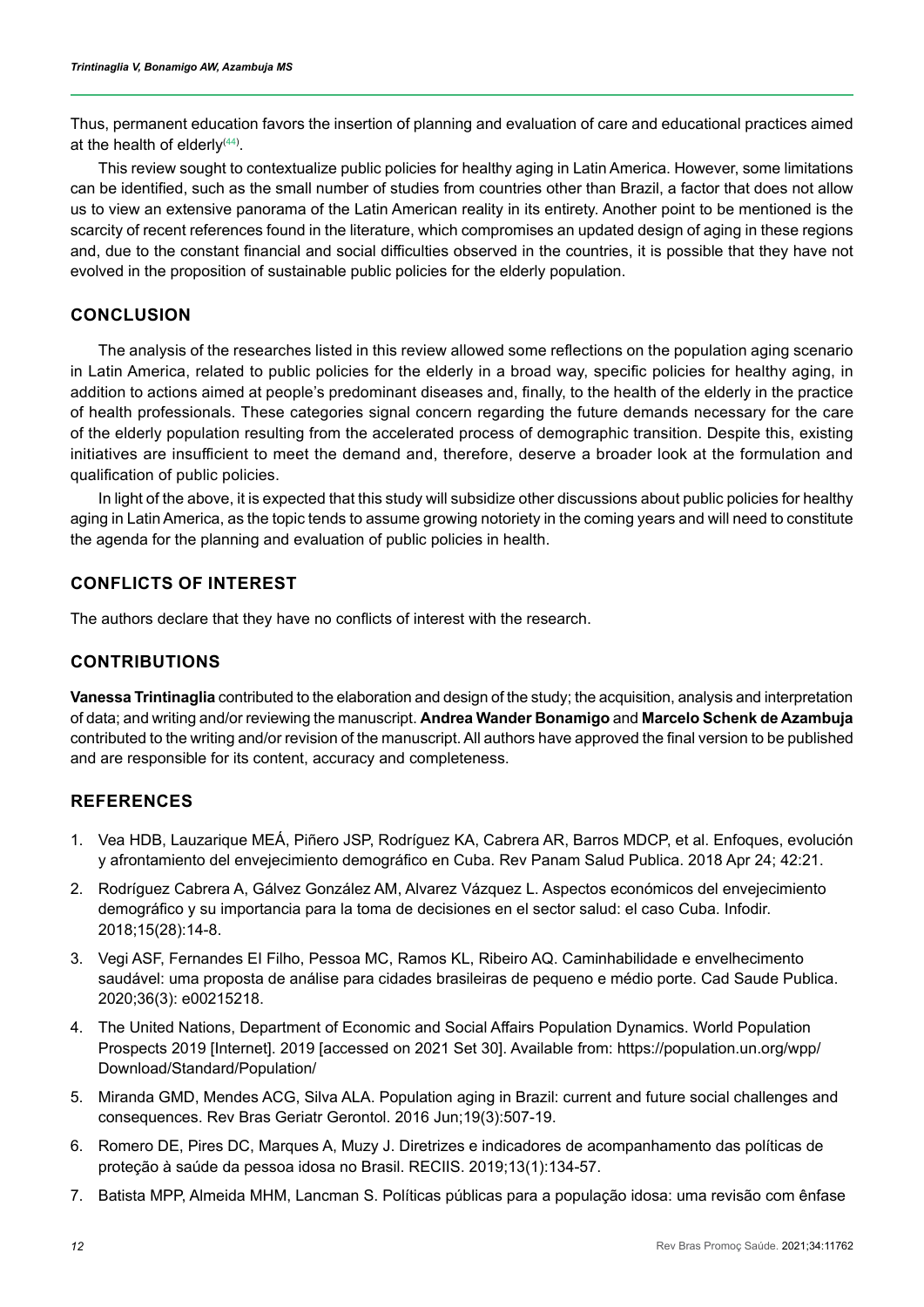nas ações de saúde. Rev Ter Ocup Univ. 2011;22(3)200-7.

- <span id="page-12-0"></span>8. Brito TRP, Nunes DP, Duarte YAO, Lebrão ML. Social network and older people's functionality: Health, Wellbeing, and Aging (SABE) study evidences. Ver. Bras Epidemiol. 2018;21(supl. 2):1-15.
- <span id="page-12-1"></span>9. Organización Panamericana de la Salud. Los desafíos y las oportunidades en la promoción de un sistema de atención a largo plazo en las Américas [Internet]. 2021 Abr 21 [accessed on 2021 Out 3]. Available from: https://iris.paho.org/handle/10665.2/53733
- <span id="page-12-2"></span>10. The United Nations. General Assembly. Resolution adopted by the General Assembly on 14 December 2020 [Internet]. 2020 Dez 21 [accessed on 2021 Out 1]. Available from: https://undocs.org/en/A/RES/75/131
- 11. Soares CB, Hoga LAK, Peduzzi M, Sangaleti C, Yonekura T, Silva DRAD. Revisão Integrativa: conceitos e métodos utilizados na enfermagem. Rev Esc Enferm USP. 2014;48(2):335-45.
- <span id="page-12-3"></span>12. Andrade LM, Sena ELS, Pinheiro GML, Meira EC, Lira LSSP. Políticas públicas para pessoas idosas no Brasil: uma revisão integrativa. Cien Saude Colet. 2013;18(12):3543-52.
- <span id="page-12-4"></span>13. Brito MCC, Freitas CASL, Vascocelos MIO, Dias MAS, Santiago LMM, Gomes DF. Atenção à saúde do idoso e família: evidências da produção científica. Rev Kairós. 2014;17(1):87-101.
- <span id="page-12-5"></span>14. Camacho ACLF, Coelho MJ. Análise das políticas públicas de saúde do idoso: estudo de revisão de literatura. Rev Enferm UFPE. 2009 Mar 28;3(2):317.
- <span id="page-12-6"></span>15. Pereira KCR, Lacerda JT, Natal S. Avaliação da gestão municipal para as ações da atenção à saúde do idoso. Cad Saúde Pública. 2017;33(4):1-15.
- <span id="page-12-7"></span>16. Vieira RS, Vieira RS. Saúde do idoso e execução da política nacional da pessoa idosa nas ações realizadas na atenção básica à saúde. Rev Direito Sanit. 2016;17(1):14-7.
- <span id="page-12-8"></span>17. López MM. Pensando en políticas de cuidados de larga duración para América Latina. Salud Colect. 2015;11(4):485-96.
- <span id="page-12-9"></span>18. Ramos MIC, Ricardo JLC, Cabrera ALR. Necesidades, realidades y posibilidades del sistema de salud cubano para su enfrentamiento al envejecimiento poblacional. Rev Cuba Salud Pública [Internet]. 2010 [accessed on 2021 Out 16];36(2). Available from: http://scielo.sld.cu/scielo.php?script=sci\_arttext&pid =S0864-34662010000200009
- <span id="page-12-10"></span>19. Peláez E, Monteverde M, Acosta L. Celebrar el envejecimiento poblacional en Argentina. Desafíos para la formulación de políticas. Saber Es. 2017;9(1):1-28.
- <span id="page-12-11"></span>20. Antolínez MLN, Palacio LMA. ¿ Está preparado nuestro país para asumir los retos que plantea el envejecimiento poblacional? Salud Uninorte. 2007;23(2):292-301.
- <span id="page-12-12"></span>21. Sánchez S. Espacio sociosanitario del adulto Mayor: Miradas desde la salud pública. Rev Med Clin Condens. 2012;23(1):13-17.
- <span id="page-12-13"></span>22. Villegas SG, Espinoza SM. Una aproximación a la relación familia, envejecimiento y política social en México. Rev Kairós. 2010;13(2):23-39.
- <span id="page-12-14"></span>23. Pedro WJA. Reflexões sobre a promoção do Envelhecimento Ativo. Rev Kairós. 2013;16(5):9-32.
- <span id="page-12-15"></span>24. Pereira MCA, Santos LFS, Moura TNB, Pereira LCA, Landim MBP. Contribuições da socialização e das políticas públicas para a promoção do envelhecimento saudável: uma revisão de literatura. Rev Bras Promoç Saúde. 2016;29(1):124-31.
- <span id="page-12-16"></span>25. Ribeiro CG, Ferretti F, Sá CA. Qualidade de vida em função do nível de atividade física em idosos urbanos e rurais. Rev Bras Geriatr Gerontol. 2017;20(3):330-9.
- <span id="page-12-17"></span>26. Salin MS, Mazo GZ, Cardoso AS, Garcia GS. Atividade física para idosos: diretrizes para implantação de programas e ações. Rev Bras Geriatr Gerontol. 2011;14(2):197-208.
- <span id="page-12-18"></span>27. Benedetti TRB, Gonçalves LHT, Mota JAPS. Uma proposta de política pública de atividade física para idosos. Texto & Contexto Enferm. 2007;16(3):387-98.
- <span id="page-12-19"></span>28. Schirmer CL, Seibel R, Deon RG, Schwanke CHA, Silva IG Filho, Bós AJG. Adesão aos dez passos para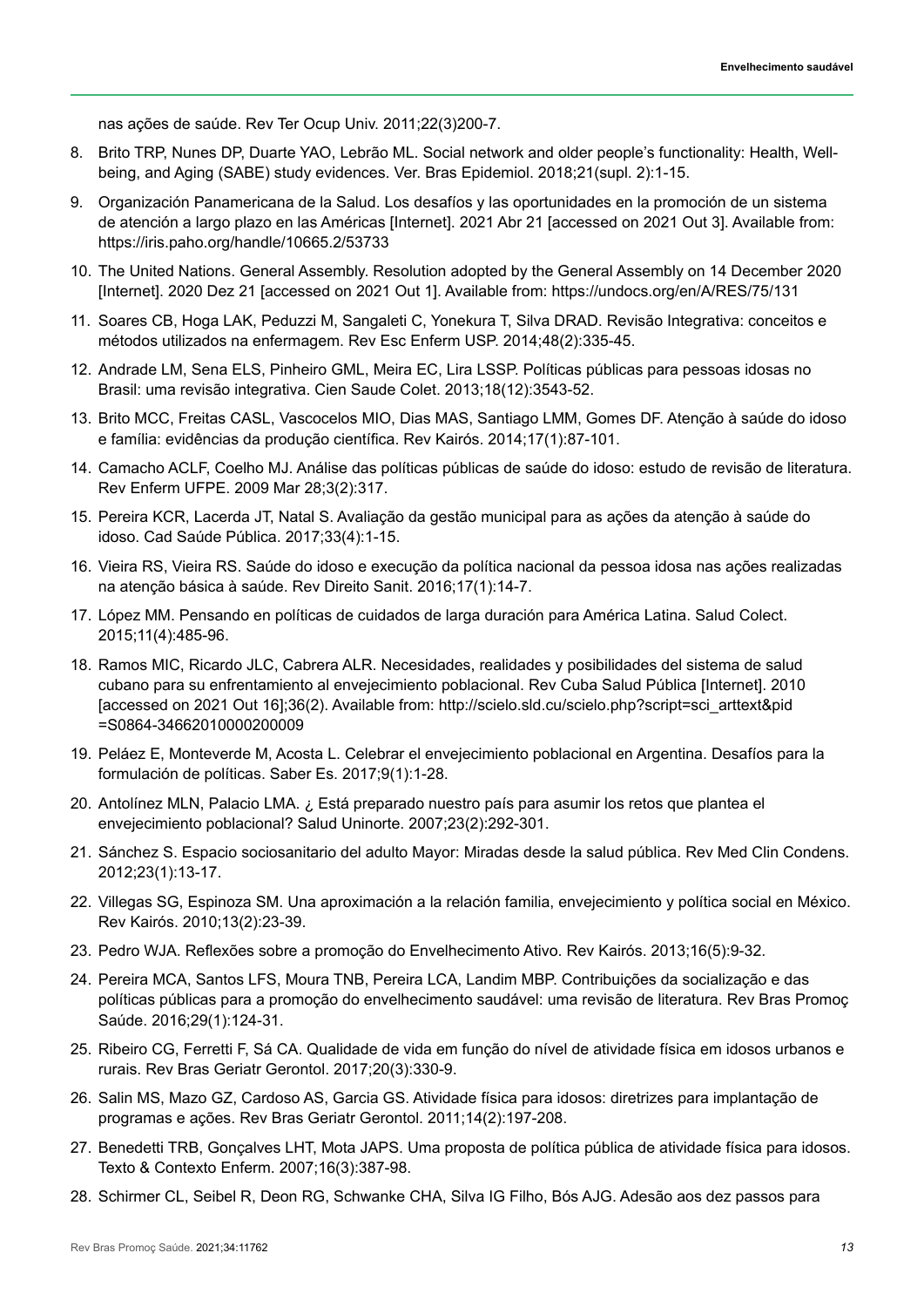uma alimentação saudável em pessoas idosas. Saúde e Pesqui. 2017;10(3):501-9.

- <span id="page-13-0"></span>29. Veras RP, Oliveira M. Aging in Brazil: the building of a healthcare model. Cienc Saúde Colet. 2018 Jun 1;23(6):1929-36.
- <span id="page-13-1"></span>30. Oliveira B, Concone MHVB, Lodovici FMM, Lopes RGC, Côrte B. Quem cuidará de nós em 2030? Estud Interdiscipl Envelhec. 2016;21(1):11-34.
- <span id="page-13-2"></span>31. Mejía BEB, Merchán MEP. Calidad de vida relacionada con la salud (CVRS) en adultos mayores de 60 años: una aproximación teórica. Hacia Promoc Salud. 2007;12(1):11-24.
- <span id="page-13-3"></span>32. Madrid LF. La evidencia científica y el arte de envejecer. An Venez Nutr. 2014;27(1):110-8.
- <span id="page-13-4"></span>33. Barreto MS, Carreira L, Marcon SS. Envelhecimento populacional e doenças crônicas: Reflexões sobre os desafios para o Sistema de Saúde Pública. Rev Kairós Gerontol. 2015;18(1):325-39.
- <span id="page-13-5"></span>34. Boggio ESB, Santos FC, Souza CM, Silva MF, Rosa PV, Rosa LHT. Análise dos fatores que interferem na capacidade funcional de idosos residentes em uma comunidade de porto alegre. Estud Interdiscipl Envelhec. 2015;20(1):189-203.
- <span id="page-13-6"></span>35. Gontijo CF, Mambrini JV, Luz TCB, Loyola AI Filho. Association between disability and social capital among community-dwelling elderly. Rev Bras Epidemiol. 2016;19(3):471-83.
- <span id="page-13-7"></span>36. Veras RP. Prevenção de doenças em idosos: os equívocos dos atuais modelos. Cad Saúde Pública. 2012;28(10):1834-40.
- <span id="page-13-8"></span>37. Silva HO, Carvalho MJAD, Lima FEL, Rodrigues LV. Perfil epidemiológico de idosos frequentadores de grupos de convivência no município de Iguatu, Ceará. Rev Bras Geriatr Gerontol. 2011;14(1):123-33.
- <span id="page-13-9"></span>38. Mendes TAB, Goldbaum M, Segri NJ, Barros MB, Cesar CL, Carandina L, et al. Diabetes mellitus: fatores associados à prevalência em idosos, medidas e práticas de controle e uso dos serviços de saúde em São Paulo, Brasil. Cad Saude Publica. 2011 Jun;27(6):1233-43.
- <span id="page-13-10"></span>39. Cardemil F, Muñoz SD, Fuentes E. Hipoacusia asociada al envejecimiento en Chile: ¿En qué aspectos se podría avanzar? Hearing loss associated with aging in Chile: in what aspects could we move forward? Rev Otorrinolaringol Cir Cabeza Cuello. 2016; 76:127-35.
- <span id="page-13-11"></span>40. Alencar MSS, Leite ALI, Memoria SVF, Sousa, JMS. Percepções dos profissionais da saúde da família a respeito da atenção à pessoa idosa em Teresina-PI. Rev Bras Geriatr Gerontol. 2010;13(3):475-85.
- <span id="page-13-12"></span>41. Motta LB, Aguiar AC. Novas competências profissionais em saúde e o envelhecimento populacional brasileiro: integralidade, interdisciplinaridade e intersetorialidade. Cien Saude Colet. 2007;12(2):363-72.
- <span id="page-13-13"></span>42. Damaceno MJCF, Chirelli MQ. Implementação da Saúde do Idoso na Estratégia Saúde da Família: visão dos profissionais e gestores. Ciênc Saúde Colet. 2019;24(5):1637-46.
- <span id="page-13-14"></span>43. Magalhães KA, Giacomin KC, Santos WJ, Firmo JOA. A visita domiciliária do agente comunitário de saúde a famílias com idosos frágeis. Ciênc Saúde Colet. 2015 Dec 1;20(12):3787-96.
- <span id="page-13-15"></span>44. Nogueira IS, Denardi V, Baldissera A. Educação Permanente em Saúde na atenção ao idoso: dificuldades e facilidades do Núcleo de Apoio à Saúde da Família. Esc Anna Nery Rev Enferm. 2018;22(2):1-9.